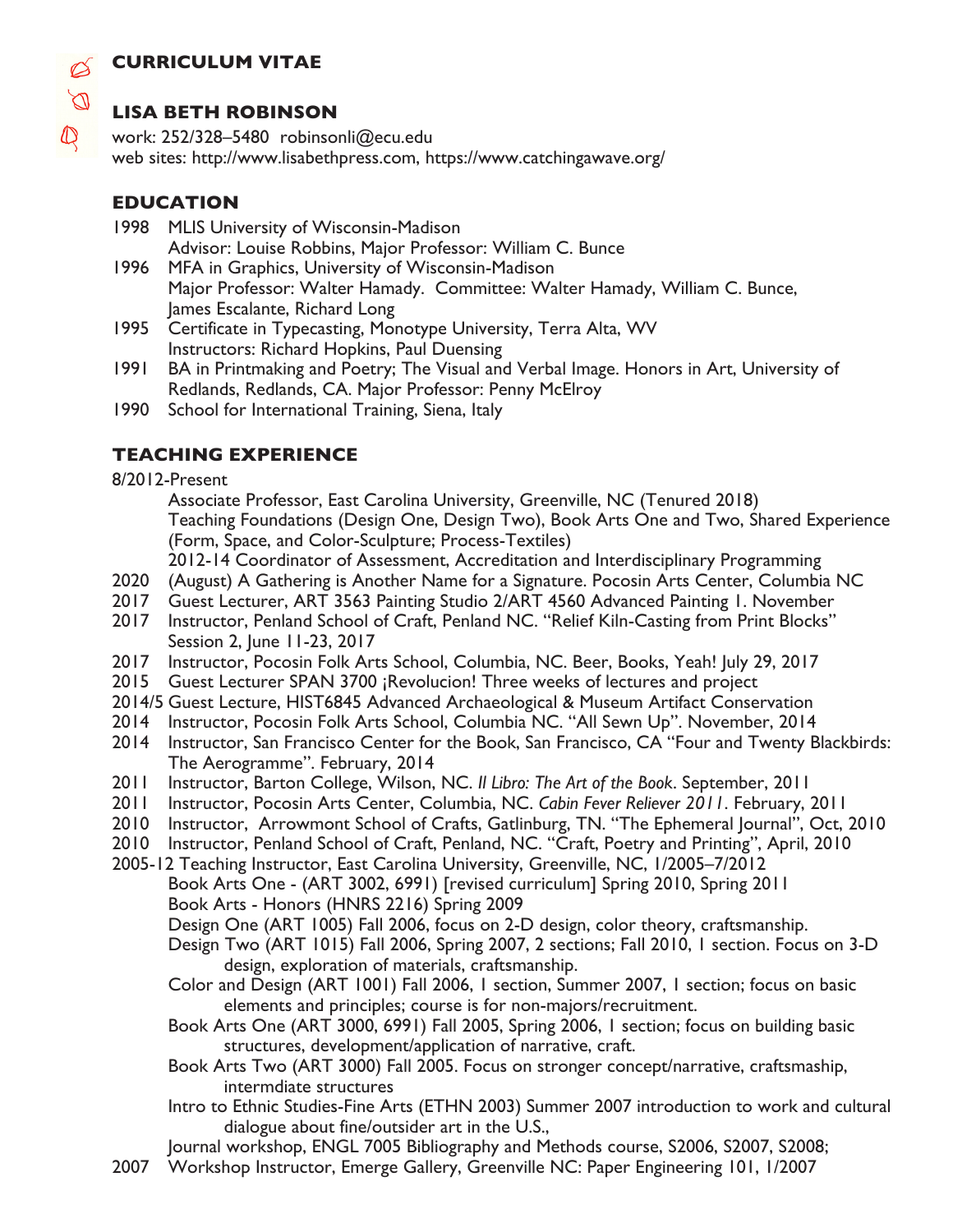2004-5 Instructor, Pitt Community College, Greenville, NC, 8/2004–5/2005. Courses taught: Drawing One, Drawing Two 2004 Bookbinder and Printer, Woodside Press, Brooklyn, NY, 1/2004–6/2004 Binding two large editions of a fine press, case-bound book 2003 Instructor, Minnesota Center for Book Arts. November. Course taught: Handmade book cloth & journals 2003 Instructor, Minnesota Center for Book Arts, 7/2003 Course taught: Linoleum Reduction Cut Printing 2002 Visiting Artist, Leigh Yawkey Woodson Art Museum, Wausau, WI, 1/2002. Lectured at junior high and high schools, Taught four workshops for ages 5–60+ in bookbinding & collage 2001 Studio Assistant. Penland School of Craft, Penland, NC, 8/2001 Course: Longstitch Variations Instructor: Eileen Wallace Visiting Artist, School of the Art Institute of Chicago, 4/2001 Lecture and Demonstration: Accordion Fold Binding Visiting Artist, University of Wisconsin, Madison, WI, 3/2001 Demonstration: Portfolios and Boxes Visiting Artist, Milwaukee Institute of Art and Design, Milwaukee, WI, 2/2001 Lecture and Demonstration: Case Binding Visiting Artist, Milwaukee Institute of Art and Design, Milwaukee, WI, 11/2000 Lecture and Demonstration: Jacob's Ladder Binding Studio Assistant. Penland School of Craft, Penland, NC, 9–11/1999 Course: Bookbinding. Instructor: Eileen Wallace Visiting Artist, Beloit College, Beloit, WI, 9/1998 Lecture and Demonstration: Bookbinding Bibliographic Instruction, Kohler Art Library, UW–Madison, WI, 1/1995–7/1998 Subjects: Artist's Books, Library Use, Research Resources and Methods

#### **GRANTS**

 $\varnothing$  $\overline{\mathbb{Q}}$ 

 $\mathbb{Q}$ 

- 2019 College of Fine Arts and Communication Research and Creative Activities Award (\$10,000), East Carolina University, Greenville, NC
- 2018 Regional Artist Project Grant (\$500) Pitt County Arts Council, Greenville, NC
- 2016 Regional Artist Project Grant (\$1,000) Pitt County Arts Council, Greenville, NC
- 2016 College of Fine Arts and Communication Research and Creative Activities Grants (\$8,000), East Carolina University, Greenville, NC
- 2014 Regional Artist Project Grant (\$800) Pitt County Arts Council, Greenville, NC
- 2013 College of Fine Arts and Communication Research and Creative Activities Grants (\$2,000), East Carolina University, Greenville, NC
- 2012 Regional Artist Project Grant (\$396) Pitt County Arts Council, Greenville, NC
- 2010 Regional Artist Project Grant (\$1,000) Kinston Arts Council, Kinston, NC
- 2008 Regional Artist Project Grant (\$1,000) Rocky Mount Arts Council, Rocky Mount, NC
- 2006 Regional Artist Project Grant (\$1,000) Nash Arts, Nashville, NC
- 2001 Studio Assistant. Penland School of Crafts, Penland, NC
	- Course: Longstitch Variations, Instructor: Eileen Wallace
- 1999 Studio Assistant. Penland School of Crafts, Penland, NC Fall concentration course: Bookbinding. Instructor: Eileen Wallace
- 1989 Ann Peppers Scholarship, University of Redlands, Redlands, CA

### **AWARDS**

- 2017 Best in Show, Got Glass, Sebastopol Arts Center, Sebastopol, CA.
- 2017 Merit Award, Handcrafted, Maria V. Howard Arts Center, Rocky Mount, NC
- 2017 Scholarship to Beatrice Coron's workshop, Pocosin Arts School of Fine Craft, Columbia, NC.
- 2016 Visiting Artist Residency: collaborative interdisciplinary glass/sculpture/print research University of Wisconsin-Stevens Point, Stevens Point, WI. July and October.
- 2016 Merit Award, The Book as Art 4.0: Boundless, Decatur Arts Alliance, Decatur, GA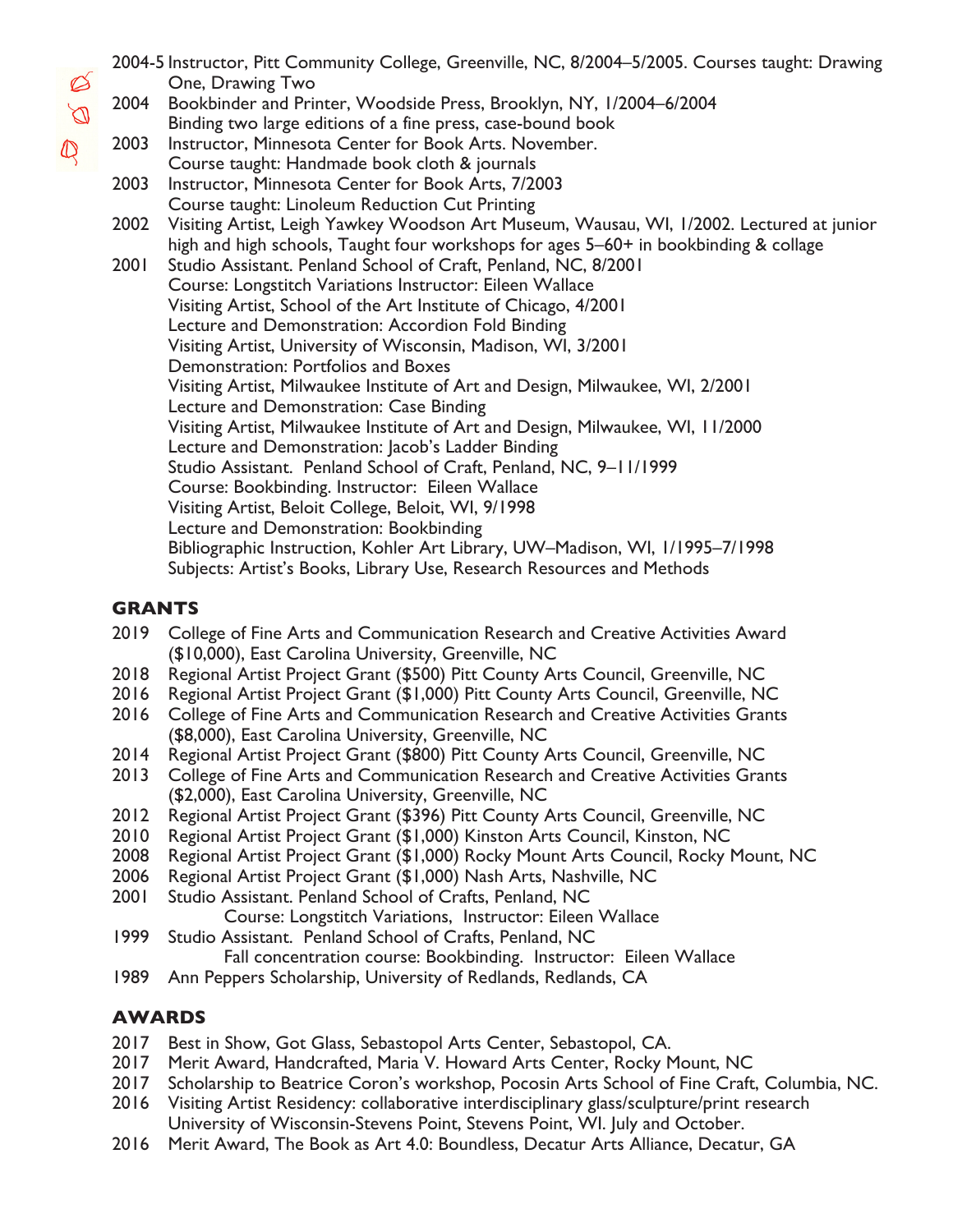- 2015 Visiting Artist Residency: collaborative interdisciplinary glass/sculpture/print research University of Wisconsin-Stevens Point, Stevens Point, WI. July.
- 2013 Second Place, Handcrafted, Maria V. Howard Arts Center, Rocky Mount, NC
- 2011 Visiting artist residency at the University of Redlands, Redlands, CA.
- 2010 Merit Award, 53rd Annual Juried Arts Show, Rocky Mount Arts Center, Rocky Mt., NC
- 2009 Purchase Award, Bank of the Arts 8th Annual Juried Art Show, Craven Arts Council and Gallery, New Bern, NC
- 2009 Third Place, The Annual GMA Artist Association Juried Exhibition, Greenville Museum of Art, Greenville, NC
- 2008 Third Place, 51st Annual National Juried Art Exhibition, Rocky Mount Arts Center, Rocky Mount, NC
- 2007 Purchase Award, 20<sup>th</sup> Annual McNeese National Works on Paper, McNeese State University, Lake Charles, LA
- 2007 Honorable Mention, 28<sup>th</sup> Annual National Juried Fine Art Exhibition, Arts Council of Wayne County, Goldsboro, NC
- 2007 Second Place, Emerging ENC: A Juried Exhibition of Eastern North Carolina Artists. Emerge Gallery, Greenville, NC
- 2007 Wells Book Arts Center Summer Institute, Wells College, Aurora, NY (all session fees waived)
- 2007 Award of Excellence, University & College Designers Association 2007 UCDA design show
- 2007 Silver Award, 37th annual Creativity awards
- 2003 Best in Show, "National Book Arts Show 2003" Fine Arts Gallery, Community College of Southern Nevada, Las Vegas, NV Juror: Inge Bruggeman
- 1998 Visiting Artist, Beloit College, Beloit, WI
- 1996 Visiting Artist, Wustum Museum, Racine, WI
- 1996 Visiting Artist, University of Redlands, Redlands, CA
- 1996 Visiting Artist, Madison Central Montessori, Madison, WI
- 1995 Young Scholars Program, Typocrafters Guild
- 1991 Honors in Art, University of Redlands, Redlands, CA
- 1991 Mortarboard Society member

### **RESIDENCIES**

- 2017 Winter Residency, Penland School of Crafts, January 1-8
- 2016 Visiting Artist, University of Wisconsin-Stevens Point, July
- 2015 Haystack Open Studio Residency, Deer Isle, ME. May 31-June 12.
- 2014 Jentel Artist's Residency, Banner, WY. May 15-June 13.
- 2008 Winter Printmaking Residency, Penland School of Crafts. January.

### **CURATORIAL / JUROR ACTIVITIES**

- 2020 *(retro)(intro)spection*. San Francisco Center for the Book, San Francisco, CA. Juror.
- 2018 *Enough is Enough!* A letterpress portfolio and broadside exchage to raise funds for Everytown for Gun Safety. Traveling exhibition. Co-curated with Ellen Knudson. Selected exhibitions: Legion Arts, Cedar Rapids, IA; Florida State University Museum of Fine Arts, Tallahassee, FL; Kohler Art Library, UW-Madison. Edition sold to more than twenty university collections, raising over \$10,000.
- 2018 *Book as Art 5.0.* Decatur Arts Allicance. Decatur, GA. Juror.
- 2017 *New World Festival of the Arts*. Dare County Arts Council and the Town of Manteo, Manteo, NC. Juror.
- 2016 *The Elegant Statement*. I was invited to curate an invitational exhibition for Asheville Bookworks in Asheville, NC. Twenty-six artists from nine states were asked to produce wor that exemplified the relationship between material and meaning. Curator.
- 2015- *Southern Exposure: Academic Book Arts in the New Millennium.* Coordinated the
- 2016 first regional exhibition for the College Book Arts Association. The twelve-state exhibition was hosted by both UNC-Chapel Hill and UNC-Charlotte and the students at UNC-Charlotte produced a catalog for the exhibition.

 $\varnothing$  $\, \mathbb{Q} \,$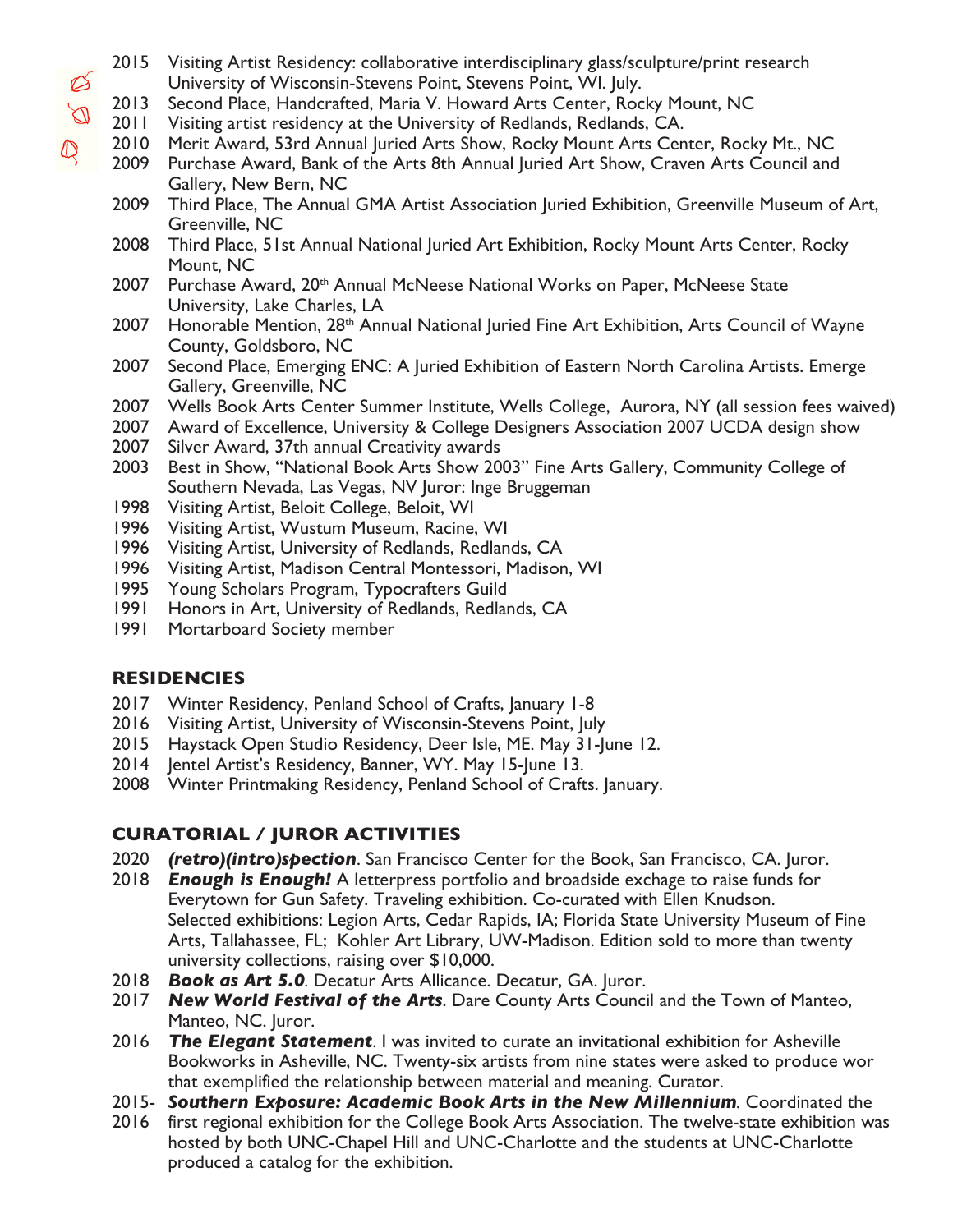- 2014 *5th Annual Pitt Community College Community Show*. Juror.
- 2012 *Honey–Colony Collapse Disorder, Art, and Social Change* (co-curated with Michael Crane). This programming includes a public screening of the documentary *Queen of the Sun*; a dynamic, national juried exhibition embodying and celebrating the role of the honeybee, at the Greenville Museum of Art, a panel discussion (with a keynote speaker) on biodynamic beekeeping and farming, and an exclusive honey tasting event with local organic farmers and chefs.
	- 2011 *2011 Mollie Fearing Memorial Art Show*, Manteo, NC. Juror.
- 2010 *Art Without Borders/Arte sin Fronteras* (co-curated with Professor Jennifer Valko and GMA Director Charlotte Fitz), East Carolina University and the Greenville Museum of Art This multi-faceted program included exhibitions of international (Eddie Dominguez, Jose Galvez) and local artists, panel discussions and academic presentations and concerts by the bands *Tiempo Libre* and *Spam All Stars*. It included bilingual programming. \$35,000 was raised to make the exhibition possible.
- 2009 *Book Arts Exhibition*, Joyner Library, East Carolina University, NC. Curator.
- 2008 *Twin Rivers Artist Association Members Only Fine Arts Exhibit*. Juror.
- 2008 *Another Voice* (co-produced with Professors Kate LaMere and Joan Mansfield). We worked with several student guilds to bring in an exhibition of 150 pieces of political illustration from The Progressive, 1981–1999. In addition to the exhibition, the art director/curator (Patrick Flynn) and two visiting artists (Caldecott Award winner David McLimans and activist/artist Sue Coe) were brought to campus. Activities included artist lectures, class visits, and panel discussions. \$20,000 was raised to make this possible. http://www.anothervoice.org/

# **EXHIBITIONS**

## **SOLO EXHIBITIONS (SELECTED)**

- 2019 *Navigating Restlessness: Collaborative work by Brunett, Robinson, and Thielking*. Plymouth Art Center, Plymouth, WI.
- 2016 *Planetary Waves*, Erwin Gallery, East Carolina University, Greenville, NC *Planetary Waves*, Uptown Art, Greenville, NC
- 2015 *Planetary Waves*, Dare County Arts Council, Manteo, NC. Curator: Fay Edwards
- 2012 *Awaken*, Lone Leaf Gallery, Washington, NC *Untitled*, Alva Kultur Library, Norrlands universitetssjukhus, Umeå, SWEDEN *Stroke*, College of the Albemarle, Manteo, NC
- 2010 *Cleat*, Lone Leaf Gallery, Washington, NC
- 2009 *Sidereal*, Rocky Mount Arts Center, Rocky Mount, NC *Metaphorms* (with Neil Clark), The Art Room, Greenville NC
- 2008 *The Stories We Tell Ourselves*, Emerge Gallery, Greenville, NC
- 2007 *Stranger*, Vespine Gallery, Chicago, IL
- 2005 *New Work*, Farmville Council of the Arts, Farmville, NC

### **INVITATIONAL EXHIBITIONS**

- 2019 **10 Wisconsin Sculptors: Not Just a Boy's Club**. Union Art Gallery, University of Wisconsin-Milwaukee, Milwaukee WI. Curator: Danielle Lynne Paswaters *Wisconsin Ideas, Global Influences*. Bergstrom-Mahler Museum of Glass. Curator: Casey Eichorn. 2019-2020.
- 2018 *Paper Tiger*. LAVA Projects, Los Angeles, CA. Curator: Christopher Wilde. *Sharper Edges: Women Working on the Edge of Glass*. Bergstrom-Mahler Museum of Glass, Neenah, WI. Curator: Jan Mirenda Smith. November 2018-February 2019. *The Space Between*. Beatrice M. Haggerty Gallery, University of Dallas, Irving, TX. Curator: Eileen Wallace. August-September 2018. *The Book as Art: Flight Edition*, Hartsfield-Jackson Atlanta International Airport, Atlanta, GA. October 15, 2018-mid October, 2019.
- 2017 *Millefiori: 1000 Flowers.* Pilchuck's 39th Annual Auction Gala & Celebration of Glass! *Refresh: New Artists, New Views*. Fine Art @ Baxters Gallery, NewBern, NC. Curator: Jill Eberle.

 $\varnothing$  $\varnothing$  $\mathbb{Q}$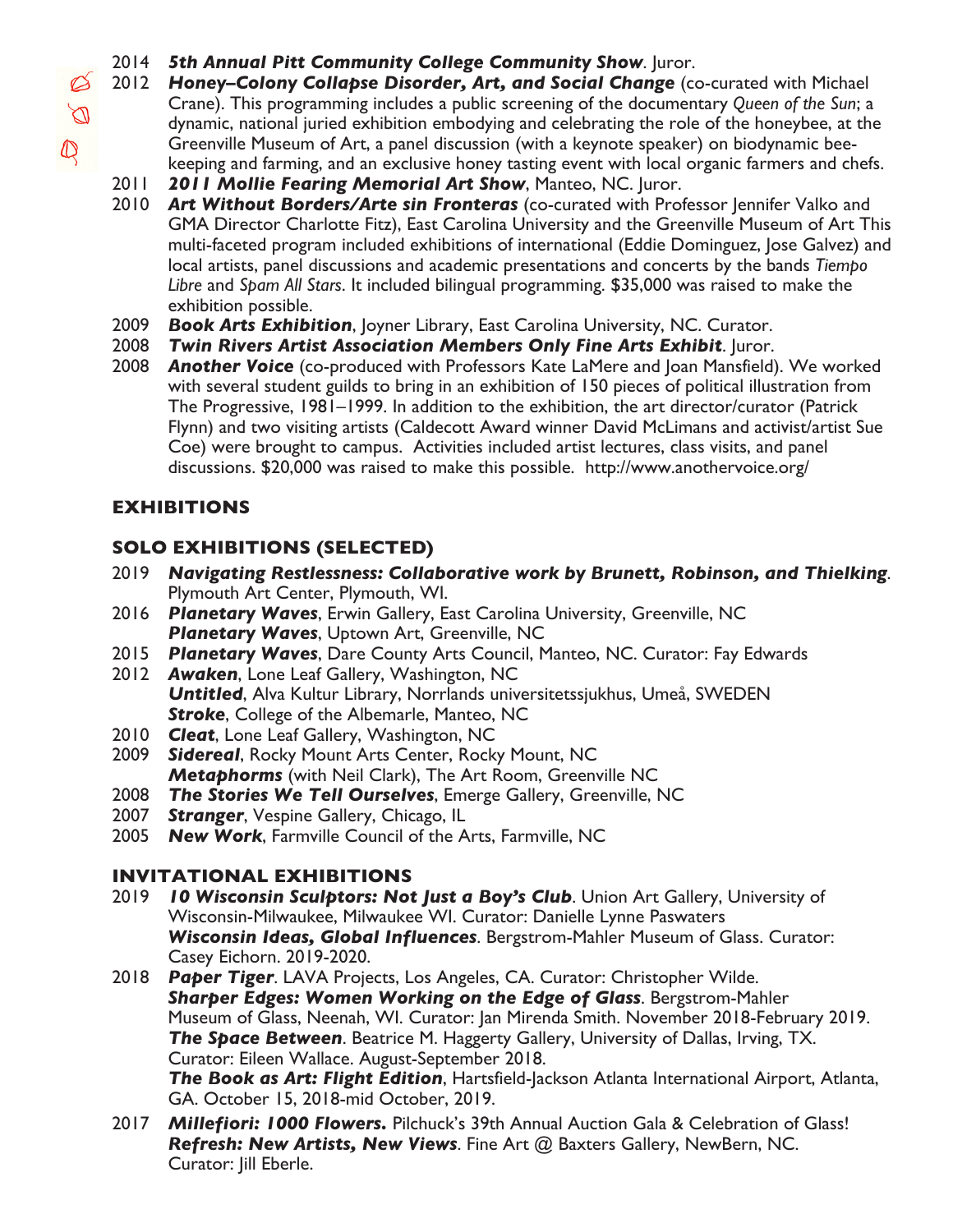*The Art of Glass*, New Visions Gallery, Marshfield, WI. Curator: Bobbie Irwin *Intersections* University of TN-Knoxville Downtown Gallery, Knoxville, TN. Curated by Jennifer Halvorson, Ball State University

- *Designing Women*. Murmur Gallery, Atlanta, GA. Curated by Margot Ecke. **End of Times Two** College of Saint Benedict Clemens Library, St. Joseph, MN; School of Visual Concepts, Seattle WA; Soo Visual Arts Center, Minneapolis MN; Minnesota Center for Book Arts, Minneapolis, MN; ECU Erwin Gallery, Greenville, NC; Ft. Madison Area Arts Center, Ft. Madison, IA. Curated by Mary Bruno.
- 2016 *Glow! Illuminate the Night.* Pilchuck's 38th Annual Auction Gala & Celebration of Glass. *Printers and Poets: The Art of the Broadside*, Gimme! Coffee,Williamsburg, Brooklyn, NY. Curator: Michael Parrish

**Form Follows Function: The Intersection of Art and Craft**, Hardy Gallery, Ephraim, WI

- 2015 *Moving Compass Series*, three-person exhibition with Keven Brunett and Kristin Thielking. Alyward Gallery, UW-Fox Valley, Menasha, WI. Curator: Terry Bergan **Fire and Ice**, three-person exhibition with Keven Brunett and Kristin Thielking. Peninsula School of Art, Guenzel Art Gallery, Egg Harbor, Door County, WI. Curator: Director, Kay Mckinley
- 2014 *Beyond the Hive*, Edna Carlsten Gallery, Stevens Point, WI. Curator: Caren Heft *Typeforce 5:* 5th Annual Showcase of Typographic All-Stars. Chicago, IL. **Pollinator**, Blue Spiral 1 Gallery, Asheville, NC. Curator: Jordan Ahlers

**Vandercooked!** I was invited to print a broadside for the reading by Joseph Bathanti, North Carolina's poet laureate, at Asheville Bookworks. Curators: Landon Godfrey and Laurie Corral.

- 2013 *Forms of Beauty: Book As Aesthetic Object*. Edna Carlsten Gallery, University of Wisconsin-Stevens Point, Stevens Point, WI. Curator: Brian Borchardt
- 2012 *End of Times*, Minnesota Center for Book Arts, MN; East Carolina University, NC; College of St. Benedict, St. Joseph, MN; University of Wisconsin-Madison, Madison, WI; Em Space Book Arts Center/ Portland, OR. Curator: Mary Bruno
- 2012 *Friends*, Caldwell Arts Council, Lenoir, NC. Curator: Jane Harrison
- 2012 *Cabin Fever Quenched!* Maria V. Howard Arts Center in Rocky Mount, NC
- 2012 **All Pi-ed Up** Sharon Arts Center/New Hampshire Institute of Art, Peterborough, NH
- 2011 *Bookish*. Two-person exhibition and visiting artist residency at the University of Redlands, Redlands, CA. Curator: Penny McElroy
- 2011 *Il Libro: The Art of the Book*, Barton College, Wilson, NC. Curator: Susan Fecho
- 2011 *A Celebration of the Book*, University of South Carolina, Columbia, SC
- 2010 *The Book as Art: Hand2Hand*, Columbia City Gallery, Seattle, WA. Curator: Malpina Chan
- 2010 *Pulp Culture*, East Carolina University, Greenville, NC. Curator: Laura Wood
- 2010 *Hit the Books!* Caldwell Arts Council, Lenoir, NC. Curator: Jane Harrison
- 2010 *Page Turner: Contemporary Artist Books*. Burien Art Gallery, Burien, WA. Curator: Kelda Martensen
- 2010 *Women Artists: Professors of the Studio*. Joyner Library, East Carolina University, Greenville, NC. Curator: Susan Dorsey
- 2010 *Materials and Methods: a multimedia exploration in textiles*. ACME Art Studios, Wilmington, NC. Curator: Leslie Pearson
- 2010 *Artist as Collector*. Kinston Community Council for the Arts, Kinston, NC. Curator: Matt Amante
- 2009 *Racism: An American Family Value*. The Center for the Book Arts, New York, NY. Curator: Amos Paul Kennedy, Jr.
- 2009 *Sweetening the Sour Apple: Celebrating Women's Heritage Month* East Carolina University, Greenville, NC. Curator: Sue Luddeke
- 2009 *Somewhere Far From Habit*. Longwood University, Farmville, VA, traveling to Pierre Menard Gallery in Cambridge, MA, then Denver, CO. Curators: Kerri Cushman, Mary Caroll Hackett
- 2009 *The Graphic Arts Exhibition*, Beaufort County Arts Council, Washington, NC
- 2008 *PRINTED*: Contemporary Prints and Books by North Carolina Artists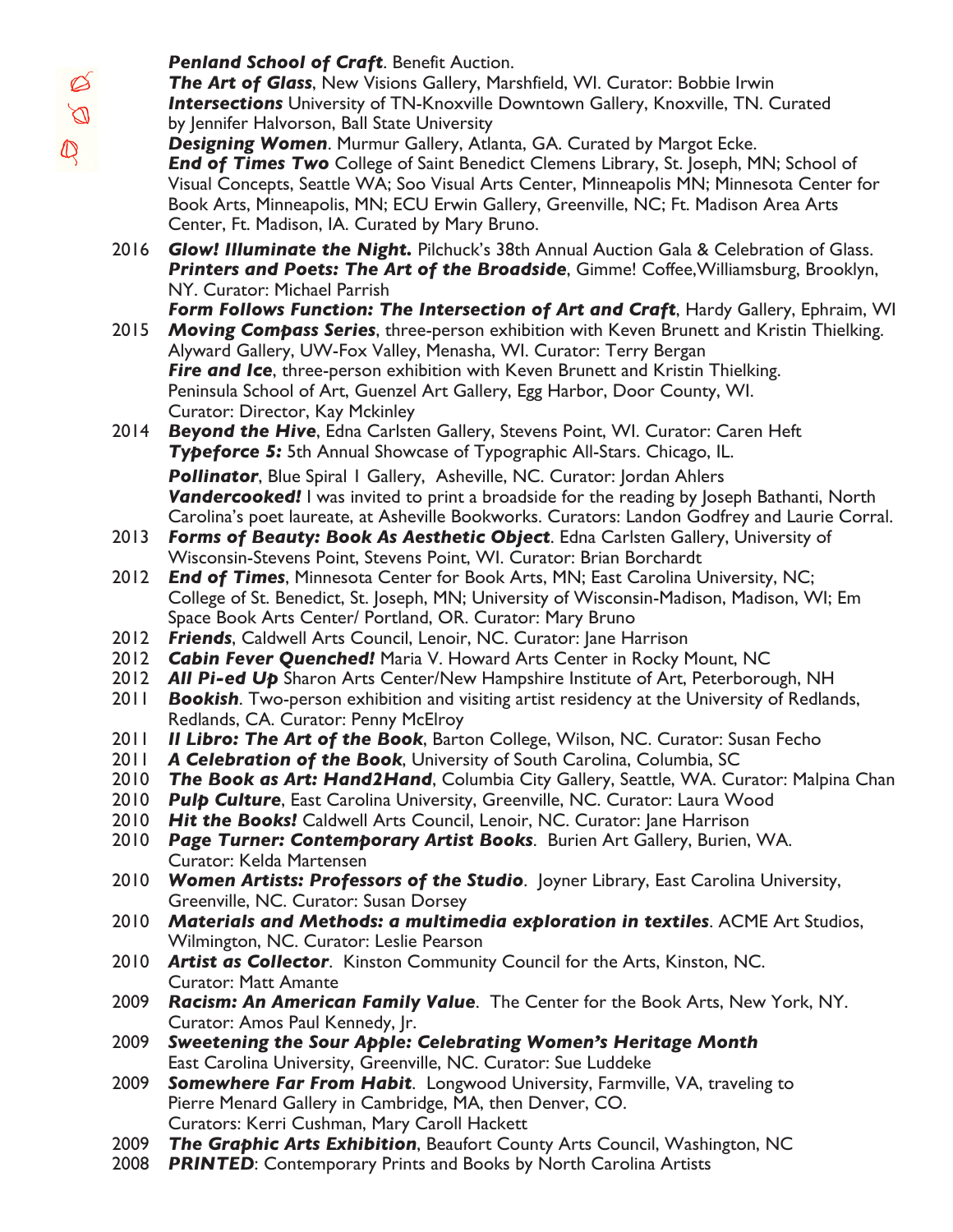Green Hill Center for NC Art, Greensboro, NC. Curator: Bill Fick

2008 *Interweavings*, Abecedarian Gallery, Denver, CO. Curator: Alicia Bailey

- 2007 *Fiber + Book*, Fiber Art Center, Amherst, MA Curator: Sharon McCartney
- 2007 **Welcome Home!** Alumni Art Show, University of Redlands, Redlands, CA Curator: Carla Goldberg-van der Merwe
- 2006 *Bound Visions: Artists' Books*, Craft Alliance, St. Louis, MO Curators: Robert Ebendorf, Ken Botnick
- 2005 *Wisconsin Book Artists,* Carlsten Art Gallery, Stevens Point, WI Curator: Caren Heft *sponsored by the Wisconsin Center for the Book*
- 2002 *Badwater Book Invitational*, UW-Parkside, Kenosha, WI
- 1998 *The State of the Book: Artist's Books of Wisconsin*, Priebe Gallery at UW-Oshkosh, Walker's Point Center for the Arts and Golda Meir Library in Milwaukee, UW-Parkside, UW-Milwaukee
- 1995 *Ceci n'est pas une exchange exchange*, Madison, WI Curators: Lisa Beth Robinson, Mark Wagner

# **JURIED EXHIBITIONS**

 $\, \mathbb{Q} \,$ 

2019 *Craft Forms 2019: 25th International Juried Exhibition of Contemporary Fine Craft*. Wayne Art Center, Wayne PA. Juror: Jane Milosch ArtFields 2019, Lake City, SC Jurors: Michaela Pilar Brown, Farzad Kohan, Holly Koons, Daniel Stetson, and Lilly Wei. Selection panel: Paul Barrett, George Blakely, S. Marquette Folley, Brian Lang, and Pam Wall.

2018 *2018 Wisconsin Artists Biennial*. Museum of Wisconsin Art, West Bend, WI. Jurors: Katherine Chang Liu, Graeme Reid, and Scott Zieher. *Book as Art*, Book As Art, Decatur Arts Alliance, Decatur, GA. August 2018. Was asked to submit work as one of three jurors.

*Rising Together: an Exhibition of Zines, Artists' Books and Prints with a Social Conscience* (2018-2021, traveling exhibition). Fall 2018: University of Utah; Spring 2019: Center for Book Arts; Fall 2019: University of Iowa; Spring 2020: HMCT/ArtCenter College of Design; Fall 2020: University of Puget Sound; Spring 2021: Mills College and SF Center for the Book. Jurors: Amos Paul Kennedy Jr., Jessica Spring, Chandler O'Leary.

2017 *Got Glass*. Sebastopol Arts Center, Sebastopol, CA. Juror: Cassandra Straubing *GAS Members Exhibition*. Glass Wheel Studio, Norfolk, VA. Jurors: Kimberli Gant, Curator of Modern and Contemporary Art at the Chrysler Museum of Art; Paul Sacaridiz, Director of Haystack Mountain School of Crafts; and Cheryl White, Director of Glass Wheel Studio.

*Raleigh Fine Arts Society 39th Annual North Carolina Artists Exhibition.* Duke Energy Center for Performing Arts, Raleigh, NC. Juror: Michael Rooks, the Wieland Family Curator of Modern and Contemporary Art, High Museum, Atlanta GA *Conspire: Collaboration, Cooperation, Collection/Membership Exhibition, College Book Art Association*. Florida State University, Museum of Fine Arts, Tallahassee, FL. Jurors: Katie McCormick and Eileen Wallace *Handcrafted*. Maria V. Howard Arts Center, Rocky Mount, NC. Juror: Mi-Sook Hur

- 2016 *Directions*. Glass Axis, Columbus, OH. Juror: Rex Brown and the Kennedy Galleries. *Glow: Illuminate the Night*. Pilchuck Glass School's 38th annual auction and gala. Fremont Studios, Seattle, WA. Juried into the live auction. *Book as Art v4.0: Boundless:* Decatur Library, Decatur, GA. Jurors: Andrew Glasgow, Julie Leonard, Cynthia Delaney Lollis.
- 2015 *Gathering: Contemporary Glass from the Heartland*. Indianapolis Art Center, Indianapolis, IN. Jurors: Marc Petrovic and David Willis. *Southern Exposure: Academic Book Arts in the New Millenium*. University of North Carolina-Chapel Hill and UNC-Charlotte. Juror: Alisa Golden.
- 2014 *Japanesque*. The Overland Gallery, Kinston, NC. Juror: Mi-Sook Hur. *Personal Histories*. Redland Museum, Cleveland, Queensland, Australia.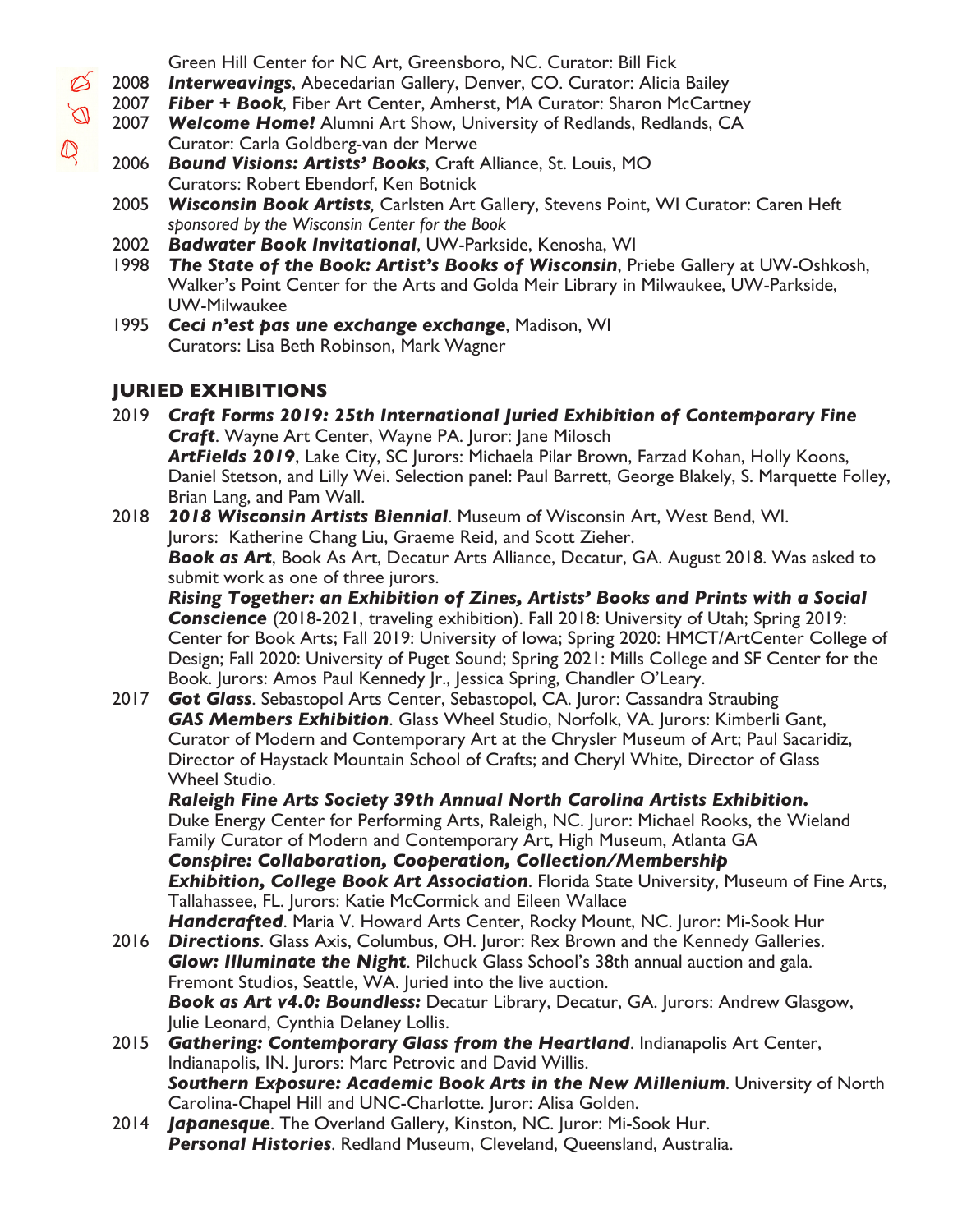- 2013 *Octavo Fika/Narrative*. Kalopsia Collective, Book Week Scotland. Ocean Terminal, Leith,  $\varnothing$ Edinburgh, Scotland Jurors: Team Kalopsia (http://kalopsiacollective.co.uk)  $\overline{\mathbb{Q}}$ *Fifth International Artists' Book Exhibition 2013*, Szent István Király Múzeum (King St. Stephen Museum), Hungary. Published in exhibition catalog. Jurors: Susanne Padberg,  $\mathbb{Q}$ Márta Kovalovszky, Erzsébet Szücs, Katalin Izinger 2013 *The Book as Art*. The Art Institute of Atlanta-Decatur, Decatur, GA. Jurors: Brian Dettmer, Jerushia Graham and Beck Whitehead. 2013 *Greenville Museum of Art Biennial Juried Exhibition*, Greenville Museum of Art, Greenville, NC. Juror: Shana Dumont Garr, Director of Programs & Exhibitions at Artspace in Raleigh, NC. 2013 *Back to Basics*. Pitt Community College, Greenville, NC. Juror: Tom Braswell 2013 *Handcrafted: A Juried Exhibition of Ceramics, Fiber, Glass, Metal, Wood*, Rocky Mount Arts Center, Rocky Mount, NC. *(Second place)*. Juror: Marc Maiorana 2013 *Fine and Dirty: Contemporary Letterpress Art.* Traveling exhibition continues at the venues: Scripps College, August 31-October 19, 2012; Kalamazoo Book Arts Center, Kalamazoo, MI June 7-June 28, 2013. Published in exhibition catalog. 2012 *North Carolina Artists' Exhibition,* Raleigh Fine Arts Society, Raleigh, NC. Juror: Mark Sloan, Director and Senior Curator of the Halsey Institute of Contemporary Art 2011 **Fine and Dirty: Contemporary Letterpress Art.** Minnesota Center for Book Arts, Minneapolis, MN; 2012 New York Center for Book Arts, NYC, NY. Published in exhibition catalog. 2011 *54th National Juried Art Show*. Rocky Mount Arts Center, Rocky Mount, NC Juror: David Edgar 2010 *Sequenced Fibers*, University of Nebraska-Omaha Art Gallery, Omaha, NE. Juror: Karen Kunc 2010 *California Open Exhibition*. TAG Gallery, Bergamot Station, Santa Monica, CA. Juror: Karen Moss, deputy director of exhibitions and programs at the Orange County Museum of Art. 2010 *53rd Chautauqua Annual Exhibition of Contemporary Art*. Chautauqua Institution, Chautauqua, NY. Juror: Kim Foster (Kim Foster Gallery, NYC) 2010 *53rd National Juried Art Show*. Rocky Mount Arts Center, Rocky Mount, NC Juror: Amy Freeman. *(merit award)* 2010 *Book Power: A International Exhibition of Artist Books Addressing Our Social, Political and Environmental World*. 23 Sandy Gallery, Portland, OR. Curator: Laura Russell, (with the purpose of serving institutional collections and libraries). 2010 *Handcrafted: A Juried Exhibition of Ceramics, Fiber, Glass, Metal, Wood*, Rocky Mount Arts Center, Rocky Mount, NC. Juror: Keiji Shinohara 2009 *The Assignment*, A Juried Exhibition of Book Arts Organized in Conjunction with the Meeting of the College Book Art Association, 23 Sandy Gallery, Portland, OR. Jurors: Macy Chadwick and Cliff Meador 2009 *Bank of the Arts 8th Annual Juried Art Show*, Craven Arts Council and Gallery, New Bern, NC. *(purchase prize)*. Juror: Beth Blake 2009 *Broadsided! The intersection of Art and Literature*, 23 Sandy Gallery, Portland, OR Jurors: Laura Russell, Deborah Watkins, Linda Kiley 2009 *32nd Bradley International Print and Drawing Exhibition*, Bradley University, Peoria, IL. Juror: Lynwood Kreneck 2009 *Pressing South: an Exhibition of Letterpress Printing from the Southeastern United States*, UNC-Wilmington, NC. Juror: Frank Brannon 2009 *The Schwa Show 2009*, Emerge Gallery, Greenville, NC. Jurors: Matt and Kat Myers 2009 *The Annual GMA Artist Association Juried Exhibition (Third Place)*, Greenville Museum of Art, Greenville, NC. Juror: Kiki Farish
	- 2008 *Back to Basics: Books*, Noosa Regional Gallery, Tewantin QLD, Australia Curator: Nina Shadforth
	- 2008 *Seventh Annual Bright Hill Press Americas Juried Book Arts Exhibition.* Word and Image Gallery, Bright Hill Center, Treadwell, NY. Jurors: Keith Smith & Bertha Rogers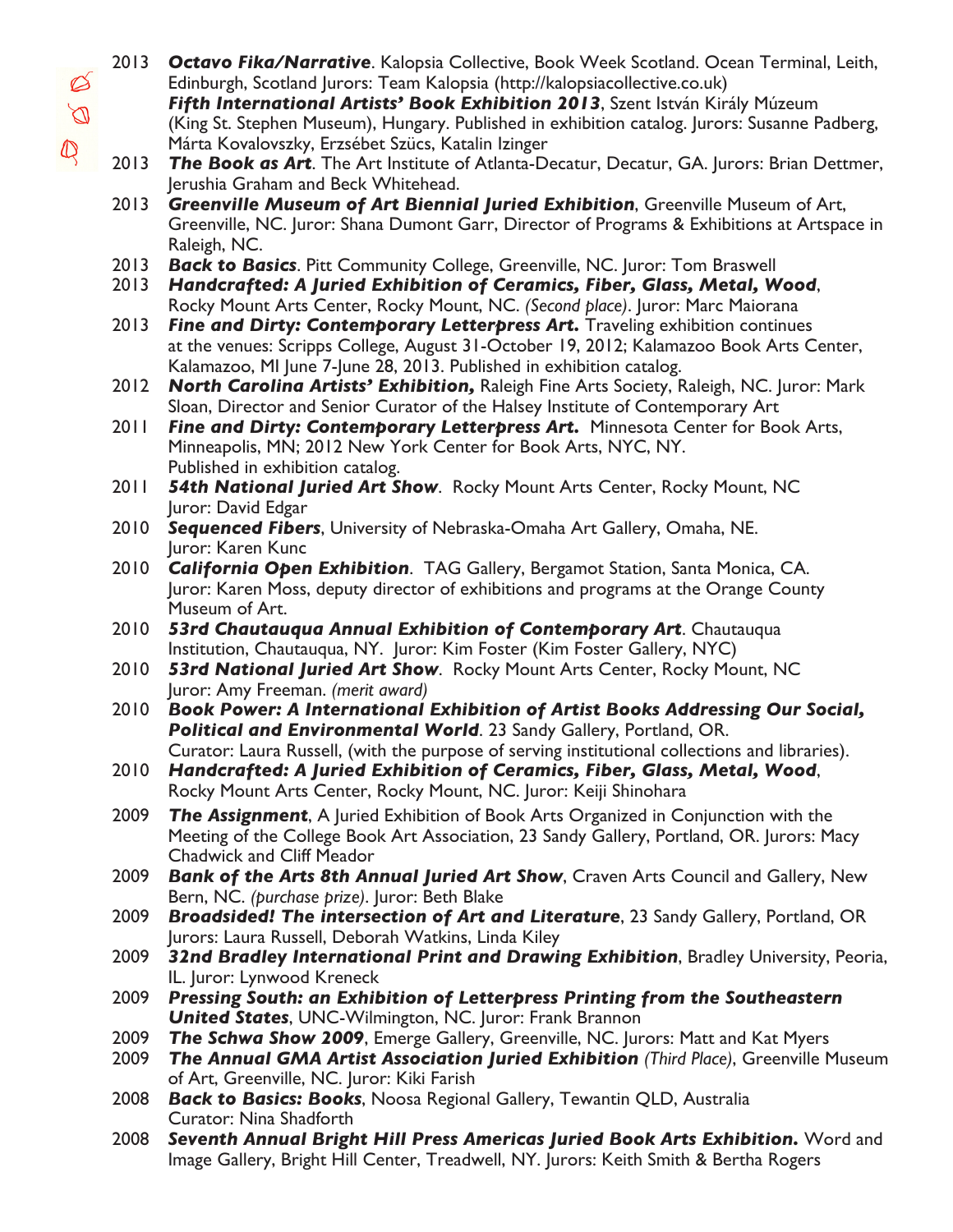- Ø  $\overline{\mathbb{Q}}$  $\mathbb{Q}$
- 2008 *Second National San Diego Book Arts Juried Show*, University of San Diego Geisel Library, CA. Juror: Erika Torri, Exec. Director, Athenaeum Music & Arts Library, La Jolla, CA
- 2008 *Books Outside the Binding*, Special Collections, Topeka & Shawnee Public Library, Topeka, KS. Juror: Brea Black, Librarian
- 2008 *2008 Southeastern Juried Exhibition*, Mobile Museum of Art, Mobile, AL. Juror: Ron Platt, Hugh Kaul Curator of Modern and Contemporary Art of the Birmingham Museum of Art, Birmingham, AL
- 2008 *I Love You Love Me*, University of Northern Kentucky, Highland Heights, KY
- 2008 *Transparent/Opaque*, Abecedarian Gallery, Denver, CO. Juror: Alicia Bailey
- 2008 *The Illustrated Word: An Exhibit of Letterpress Broadsides*, Maude Kerns Art Center, Eugene, OR. Jurors: Jim Carmin, John Wilson Special Collections Librarian, Multnomah County Library, Portland, OR; Kim Stafford, Director, Northwest Writing Institute and William Stafford Center at Lewis & Clark College; Sandy Tilcock, proprietor of Lone Goose Press
- 2008 *Secrets and Lies*, 23 Sandy Gallery, Portland, OR. Jurors: Gay Walker, Special Collections Librarian at Reed College Library, Portland, OR; Laura Russell, owner, 23 Sandy Gallery
- 2008 *Artists Books Exhibition*, OWL & LION Gallery, Edinburgh, Scotland (UK)
- 2008 **51st Annual National Juried Art Exhibition**, Rocky Mount Arts Center, Rocky Mount, NC (*Third Place*) Juror: Elma Johnson
- 2007 *CCA 2008: 27th Annual Competitive Exhibition*, Community Council for the Arts, Kinston, NC. Juror: Kyle Highsmith, Raleigh, NC
- 2007 *Handcrafted: a Juried Exhibition of Ceramics, Fiber, Glass, Metal, and Wood* Rocky Mount Arts Center, Rocky Mount, NC Juror: Allie Farlowe, Assistant Curator, Mint Museum of Craft + Design
- 2007 *6th Anniversary Bright Hill Press North American Juried Book Arts Competition and Exhibition*, Word and Image Gallery, Bright Hill Center, Treadwell, NY Jurors: Karen Hanmer & Bertha Rogers
- 2007 *Words Within*, Columbia/Barnard University Kraft Center for Jewish Life, New York, NY and the Rubin-Frankel Gallery, Boston University, Boston, MA Juror: Laura Kruger, Hebrew Union College Museum, NY
- 2007 *Sense and Sensuality*, 23 Sandy Gallery, Portland, OR Juror: Jim Carmin, John Wilson Special Collections Librarian, Multnomah County Library, Portland, OR (*purchased for collection*)
- 2007 *Edge of Excess*, Foundry Arts Centre, St. Charles, MO. Juror: Jenny K. Dowd, University of Central Missouri
- 2007 *CCA 2007*: Our 26th Annual Competitive Exhibition, Community Council for the Arts, Kinston, NC. Juror: Michael Klauke, North Carolina Museum of Art
- 2007 *20th Annual McNeese National Works on Paper*, McNeese State University, Lake Charles, LA Jurors: Anne Wilkes Tucker, Curator of Photography, Houston Museum of Fine Arts; Clint Willour, Director of Galveston Arts Center (*Purchase Award*)
- 2007 *28th Annual National Juried Fine Art Exhibition*, Art Council of Wayne County, Goldsboro, NC. Juror: Rebecca Jones, Virginia Museum of Fine Arts in Richmond, VA (*Honorable Mention*)
- 2007 *Schwa Show*, Emerge Gallery, Greenville NC Juror: Randy Hinson, former director Sertoma Arts Center, Raleigh, NC
- 2006 *The 5th Annual Juried Schwa Show*, Emerge Gallery, Greenville, NC. Juror: Feather Phillips, Executive Director, Pocosin Arts
- 2005 *(un)bound: an exhibition of artist's books,* Rochester Contemporary, Rochester, NY. Jurors: Elizabeth Switzer, RoCo Director and Mary Giehl, artist, Syracuse University
- 2004 *An Open Book*, Cleveland, OH Jurors: Suzanne Moore, Barbara Chira, Julie Friedman
- 2004 *Matter & Spirit*, Wells Book Arts Center, Wells College, NY. Jurors: Terrence Chouinard, Director of the Wells Book Arts Center; Donia Conn, Binder-in-Residence at Wells College and Assistant Conservator at Syracuse University Library; Sarah Roberts, Victor Hammer Fellow in the Book Arts at Wells College Peter Verheyen, Conservator at the Special Collections Research Center at Syracuse University Library.
- 2003 *National Book Arts Show 2003*, Fine Arts Gallery, Community College of Southern Nevada, Las Vegas, NV. Juror: Inge Bruggeman (*First Place*)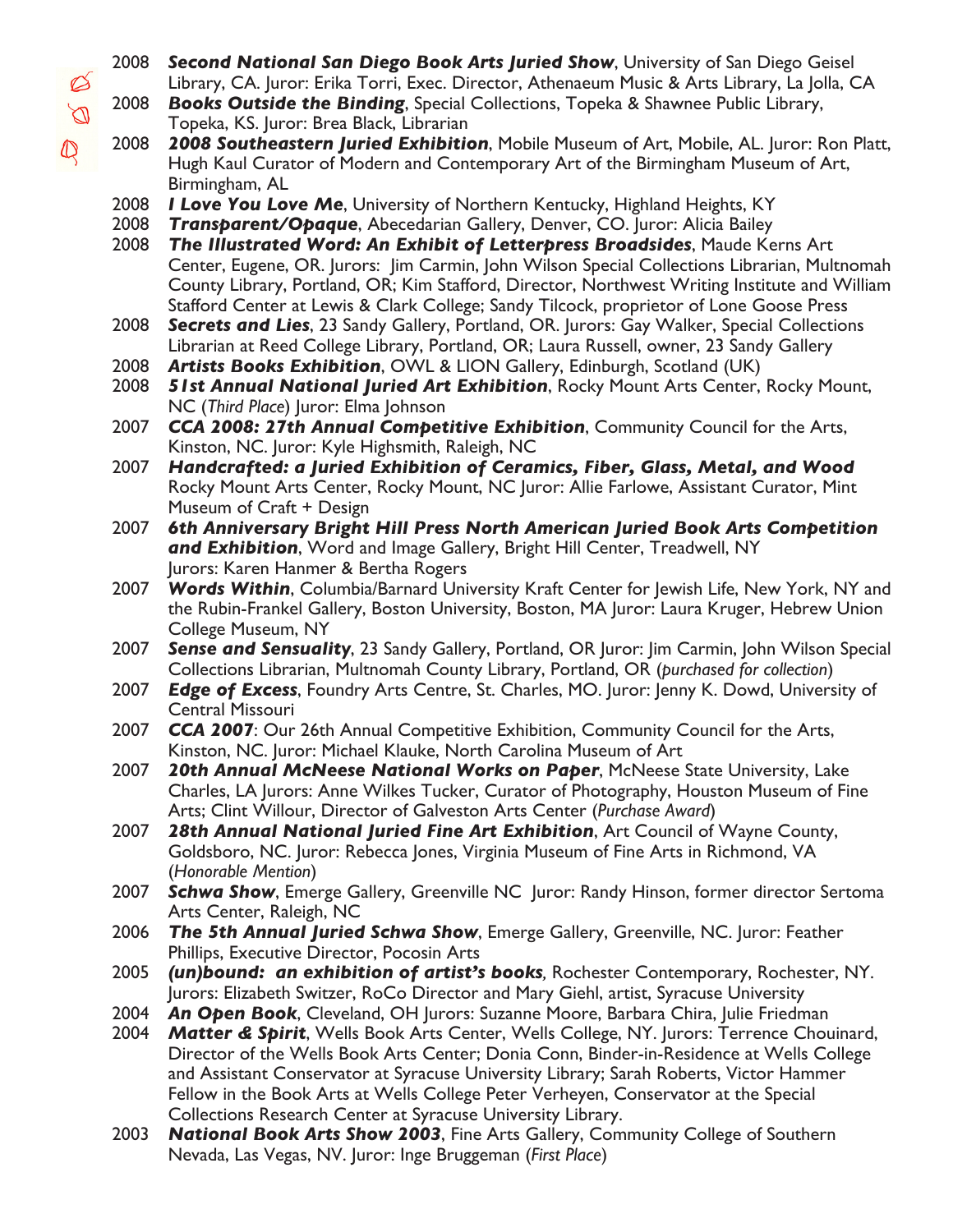- 2003 *Bright Hill Press 2nd Annual Juried Book Arts Exhibit*, Treadwell, NY Jurors: Keith Smith, Rory Golden
- 2003 *Chicago Hand Bookbinders Celebrates 25 Years,* Newberry Library, Chicago, IL. Jurors include Audrey Niffinegger
- 1996 *Turning the Page, International Book Arts Exhibition*. Honolulu Printmakers, Honolulu, HI. Juror: Heidi Kyle
- 1996 *Shape-Shifting: Transformations in the Art of the Book*, University of Northern Colorado, Greely, CO (*through 1999*). Curator: Margaret Sunday

### **GROUP EXHIBITIONS**

Ø  $\overline{\mathbb{Q}}$ 

 $\mathbb{Q}$ 

- 2018 *Visions*, Riverfront Arts Center, Stevens Point, WI. July 6-August 26, 2018
- 2016 *Invisible Cities Book Project*. Constellation Studios, Lincoln, NE
- 2015 *Awagami International Miniature Print Exhibition*, the Hall Awa Japanese Handmade Paper, Yoshinogawa City, Tokushima, JAPAN
- 2010-16 *Mutanabbi Street Starts Here*, the touring exhibition is being shown in AZ, NM, Washington D.C., Baghdad, Iraq; American University in Cairo, New Cairo Campus, AUC Avenue, New Cairo, Egypt; Bibliotheek Den Haag, Netherlands; as well as other locales throughout the US and UK.
- 2009-10 *Folium Darwinii*, (portfolio exchange), Bookworks, Asheville, NC. The Seen Gallery, Decatur, GA
- 2010 *Faculty Exhibition*, School of Art & Design, East Carolina University, Greenville, NC
- 2009 *Faculty Exhibition*, School of Art & Design, East Carolina University, Greenville, NC
- 2008 *Modest in Scale*, Abecedarian Gallery, Denver, CO. Curator: Alicia Bailey
- 2008 *Impressions*, Hampton Gallery, Kinston Arts Center, Kinston, NC
- 2008 *Art and Social Conscience: The Holocaust*, Cameron Art Museum, Wilmington, NC
- 2008 *The Illustrated Word: North Carolina Printmakers and Writers*, Flanders 311 Art Gallery, Raleigh, NC
- 2008 *Love & Misplacement* (print exchange), University of Iowa Center for the Book, Iowa City, IA. Organizers: Erin Maurelli, Elizabeth Munger
- 2008 *Faculty Exhibition*, School of Art & Design, East Carolina University, Greenville, NC
- 2007 *Emerging ENC: A Juried Exhibition of Eastern North Carolina Artists*, Emerge Gallery, Greenville, NC (*Second Place*
- 2007 *University & College Designers Association 2007 UCDA design show (award of excellence)*
- 2007 *Mutanabbi Street Starts Here*, San Francisco Center for the Book, San Francisco Public Library, San Francisco, CA; Florida Atlantic University, Boca Raton, FL; San Francisco Zen Center, San Francisco, CA
- 2007 *Faculty Exhibition*, Gray Gallery, East Carolina University, Greenville, NC
- 2006 *Cracker Jack Surprise*, Winnebago Studios, Madison, WI
- 2006 *Community Council for the Arts 25th Annual Competitive Exhibition*, Kinston, NC
- 2006 *Full Circle/Random Journey*, University of Northampton, Northampton UK
- 2006 *Tiny Art Show*, Emerge Gallery, Greenville, NC
- 2006 *Encaustic Show*, Emerge Gallery, Greenville, NC
- 2006 *Faculty Exhibition*, School of Art & Design, East Carolina University, Greenville, NC
- 2006 *New Faculty Exhibition*, School of Art & Design, East Carolina University, Greenville, NC
- 2005 *Faculty Exhibition*, School of Art & Design, East Carolina University, Greenville, NC
- 2005 *More than Words Can Say: A Celebration of Book Arts*, University of South Carolina-Columbia; Converse College, Spartanburg, SC; Mills College, Oakland, CA
- 2005 *A Salute to Audubon's Birds of America*, Northwestern University Library, Evanston, IL and Library of the School of the Art Institute, Chicago, IL
- 2004 *Books.04: Works of Imagination*, Noosa Regional Gallery, Queensland, Australia
- 2004 *The Illiad and the Oddity*, Armacost Library, University of Redlands, Redlands, CA
- 2003 *Museum Bound: A Book Arts Workshop at the Bell Museum of Natural History*, Bell Museum, Minneapolis, MN
- 2003 *CHB Alphabet Book*, Flaxman Library, School of the Art Institute of Chicago, Chicago, IL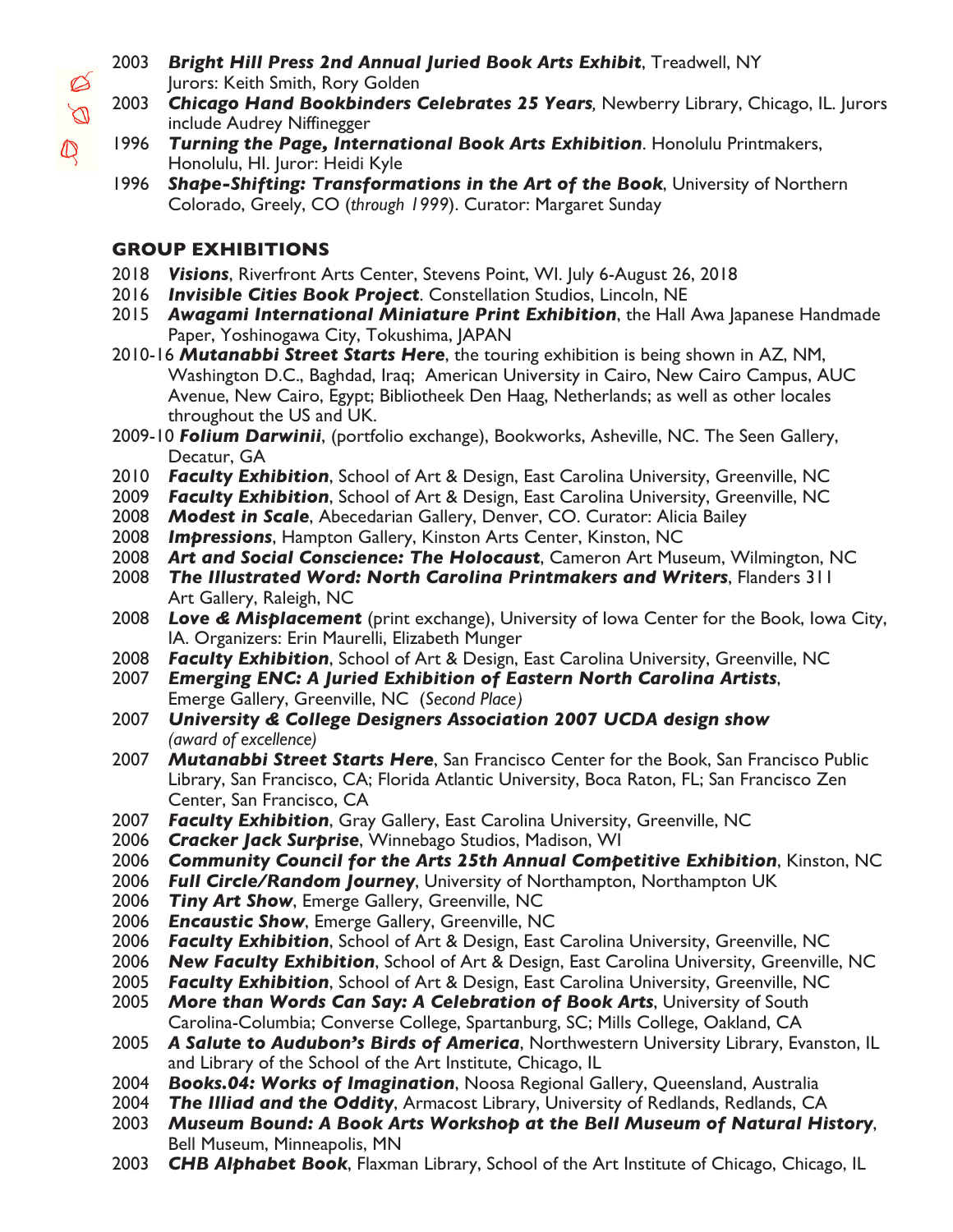- 2003 *The Chicago Hand Bookbinders: Bookbinding as Art*, Northwestern University Library, Evanston, IL
- 2002 *Early Chicago*, Northwestern University Library, Evanston, IL, Waukegan Public Library, Waukegan, IL
- 2002 *Flight 2000: Chicago to San Francisco*, S.F. Center for the Book, San Francisco, CA
- 2002 *Archibookture*, Columbia College Chicago Center for Book & Paper Arts, Chicago, IL
- 1999 *One Night Only*, Penland School of Crafts, Penland, NC
- 1997 *Women Sell Out*, Realibrary, Madison, WI
- 1997 *Duet*, Commonwealth Gallery, Madison, WI
- 1997 *Group Show*, Fifth Street Cafe & Gallery, Minneapolis, MN
- 1997 *Mirror Show*, Espresso Royale Gallery, Madison, WI
- 1996 *The Peregrine's Metaphor*, Commonwealth Gallery, Madison, WI. (M.F.A. Exhibition.)
- 1996 *That's Incredible!*, Homewrecker Gallery, Madison, WI
- 1996 *Mapping Wisconsin Book Artists*, Pine Tree Gallery, Ironwood, MI
- 1996 *Art Formerly Known as Prints*, Graphics Area Review Show, Madison, WI
- 1995 *Group show Typocrafters*, University of Notre Dame Gallery, South Bend, IN
- 1995 *17 Corpses Spitting*, Espresso Royale Gallery, Madison, WI
- 1995 *Just Add Water and Stir*, Espresso Royale Gallery, Madison, WI
- 1995 *Homewrecker Show*, Madison, WI
- 1995 *Hot New Art*, Graphics Area Review Show, Madison, WI
- 1994 *Velvet Show*, University of Wisconsin-Madison, WI
- 1995 *Bali/Wisconsin Women's Artist Book Exhibit*-Seniwati Sanggar Gallery (Ubud, Bali, Indonesia) and Wisconsin Center Gallery
- 1995 *Graphics Area Review*, University of Wisconsin-Madison, WI (curated and showed)

#### **WORK PUBLISHED**

- *Examining the Potential of Art-Science Collaborations in the Anthropocene: A Case Study of Catching a Wave* Frontiers in Marine Science: Front. Mar. Sci., 19 May 2020. https://doi.org/10.3389/ fmars.2020.00340 About Frontiers: https://www.frontiersin.org/about/about-frontiers
- Robinson, Lisa Beth and Thielking, Kristin. *Labino Lecture: Catching a Wave: New Technologies in Art and Science*. The Glass Art Society 2019 Journal, Charting a Course: Visions in Glass, St. Petersburg, FL pp. 23-24.

Robinson, Lisa Beth. Essay. *Snapshot 50: Johnston Community 1969-2019* (EBHON Press, 2019) Ingram, Mrill. *Catching a Wave: What will it take to create a public for the ocean?* The Progressive,

December 2018. https://progressive.org/magazine/catching-a-wave-art-science-oceans/ Robinson, Lisa Beth, and Thielking, Kristin. *Featured Artist*, College Book Art Assn. May 2017 Jeffers, Honorée Fanonne. *May Micro-Reviews*. Kenyon Review Online. Spring, 2016.

Robinson, Lisa Beth. *Southern Exposure: Academic Book Arts in the New Millenium*. Catalog essay for eponymous exhibition. UNC-Charlotte and College Book Arts Association, 2016.

Heft, Caren. *Mappae Mundi & Spaceship*. Parenthesis: International Journal of the Fine Press Book Association. Autumn, 2015.

- Waller, Jerrika L. *Poetry, Sculpture Make Planetary Waves at Dare Arts Council*. November, 2015. UNSW-Canberra, exhibition card for *Personal Histories International Artist Book Exhibition*. 2015. Robinson, Lisa Beth. Manuscript and linocut for the Arcadian Press' artist's book, *Burn*. 2014. Chiplis, Martha and Ruggie Saunders, Cathie. *For the Love of Letterpress: A Printing Handbook for*
- *Instructors and Students.* London, UK and New York, NY: Bloomsbury Publishing, 2013. Chen, Julie (Ed.). *500 Handmade Books, Volume 2*. Asheville, NC: Lark Books, 2013.
- Robinson, Lisa Beth. *Radicle*. Exhibition catalog essay on the work of Catherine Coulter Lloyd, ceramicist. Strickland Art Gallery, Greenville, NC, 2013

Mitchell, Heather. *The Vandercook 100*. Torrance, CA: 2012

Hemachandra, Ray (Senior Ed.) *Lark Studio Series: Handmade Books.* Asheville, NC: Lark Books, 2010

- Robinson, Lisa Beth. *Art Without Borders/Arte Sin Fronteras: Jose Galvez and Eddie Dominguez*.
	- Museum catalog essay. Greenville Museum of Art, Greenville NC, 2010.
- Kogan, Deborah. *Book Artists Who Make Their Own Paper: Peter Thomas, Mary Ellen Long, and Lisa Beth Robinson*. Ampersand: The Quarterly Journal of the Pacific Center for the Book Arts.

 $\varnothing$  $\overline{\mathcal{D}}$ 

 $\bigcirc$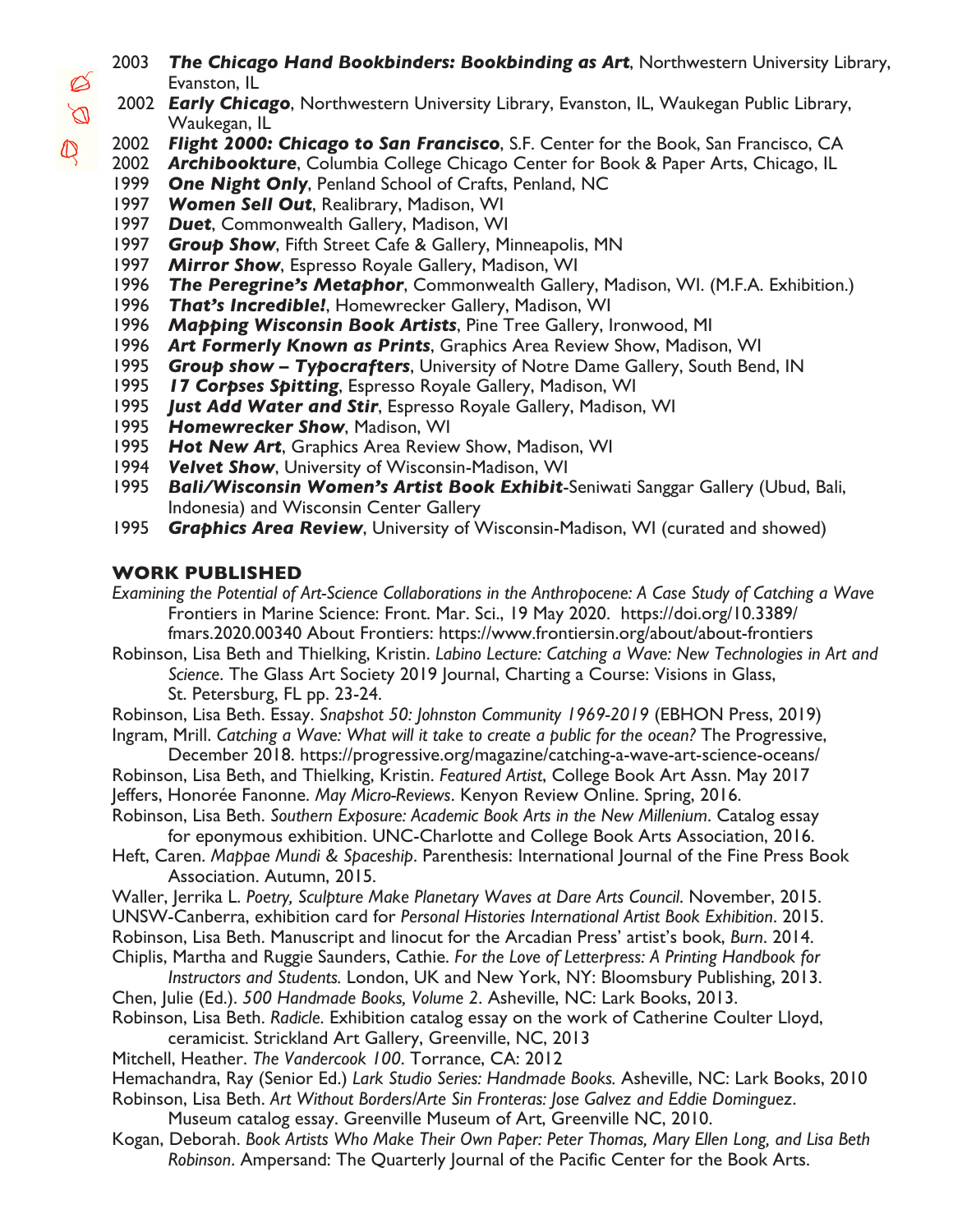Winter 2010, Vol. 27, No. 1

Miller, Steve (Ed.). *500 Handmade Books*. Asheville, NC: Lark Books, 2008.

- Album cover. The Dog House Band, *Let's Doghouse: A Tribute to Liam Rector.* December 2008.  $\overline{\mathcal{D}}$ 
	- Skinner, Jonathan (Ed. ) "Margin of Safety." Ecopoetics. January 2008.
	- *Creativity 37*, Art Direction Book Company, 2008

Carter, David E (Ed.) *Big Book of Design Ideas #3* Art Direction Book Company 2008. *Print magazine 2007 Regional Design Annual*. Nov/Dec 2007.

Ogren, Kathy, and McDonald, Bill (Eds.) *Hard Travelin' and Still Havin' a Good Time: Innovative Learning and Living at the Johnston Center, 1979–2004*. Victoria, British Columbia: Trafford Press, 2003 Contributing writer and editor for section "A Community of Artists: Drawing out Creativity."

### **PRESENTATIONS**

 $\mathbb{Q}$ 

- **GirlCon 2020** *July* 20, 2020. GirlCon is an annual Chicago-based event. GirlCon focuses on how technology is a huge factor in EVERY career field. The attendees will have a chance to personally connect with companies from many different career paths and gain advice from women in college and the workforce. https://girlconchicago.com/
- Artist Lecture Bergstrom Mahler Muesum of Glass |uly 16, 2020. Kristin Thielking and Lisa Beth Robinson-WI Artists Series. 6:00 pm – 8:30 pm Thielking and Robinson have worked together for years, exploring a mutual fascination with the ocean and use their art to educate about the effects of climate change on our oceans. Bergstrom-Mahler Museum of Glass will host the Art Alliance for Contemporary Glass Wisconsin Artists Series throughout 2020 https://bmmglass.com/event/kristin-thielking-and-lisa-beth-robinson-wi-artists-series/ https://www.youtube.com/watch?v=bcu49Yx5HdI

### *Environmental Art Workshop*

May 16, 2020 and May 23, 2020 https://www.artfest.online/events/workshops/environmental-art Participants will be making several environmental works of art by utilizing natural elements near their homes while also learning about the growing field of environmental art. Then, there will be a second group conversation with the teachers and all available participants at the end of the festival.

- **Examining the Potential of Art-Science Collaborations in the Anthropocene.** Presenter/ Workshop leader with Dr. Shona Paterson, Ocean Science Meeting 2020, San Diego, CA. February 16-21, 2020. "In a world of constantly shifting biophysical and social realities, we face an ever-evolving need for new ideas about sustainable development. Art, in its many forms, has the liberty and ability to generate shifts in social perceptions and behaviors in ways that science and data currently do not. There in an immediate need to reinvigorate linkages between the arts and sciences in order to address urgent issues of our time. Despite recognition of this need, truly integrated, co-designed, and co-produced art-science collaborations are rare and underfunded. Using coasts and oceans as thresholds, indicators and protagonists, this workshop combines artistic and scientific presentations with facilitated discussion to examine mechanisms to develop fully collaborative projects, from issue identification through instigation, execution, and legacy of developed outcomes."
- *5 Oceans & 5 SDGs to Catch a Wave*. Presenter/panel member. Art in the Anthropocene Conference, Trinity College Dublin, Ireland. Presenting on the interdisciplinary relationship between art and science and ways this is being applied to address five of the UN Sustainable Development Goals. Our glass waves are also being exhibited at Trinity College's Science Gallery as part of the immersive marine workshop for the conference. June 7-9, 2019.
- *Charting a Course: Visions of Glass*. *Labino lecture*: Catching a Wave: New Technologies in Art and Science. Glass Art Society (GAS) national conference, St. Petersburg, FL. March 28-31, 2019.
- *Society and the Sea 2018: The Values of the Ocean and Coasts for Sustainable* **Development.** Presenter/panel Member. Presenting on the interdisciplinary relationship between art and science and the way this is used to create sustainable development solution Session 4B: Art, Societal Impact, and Reinvention. University of Greenwich, London, UK. September 6-7, 2018.

*Gallery Talk, Glass Art Society (GAS) Members Exhibition*. Glass Wheel Studio, Norfolk, VA.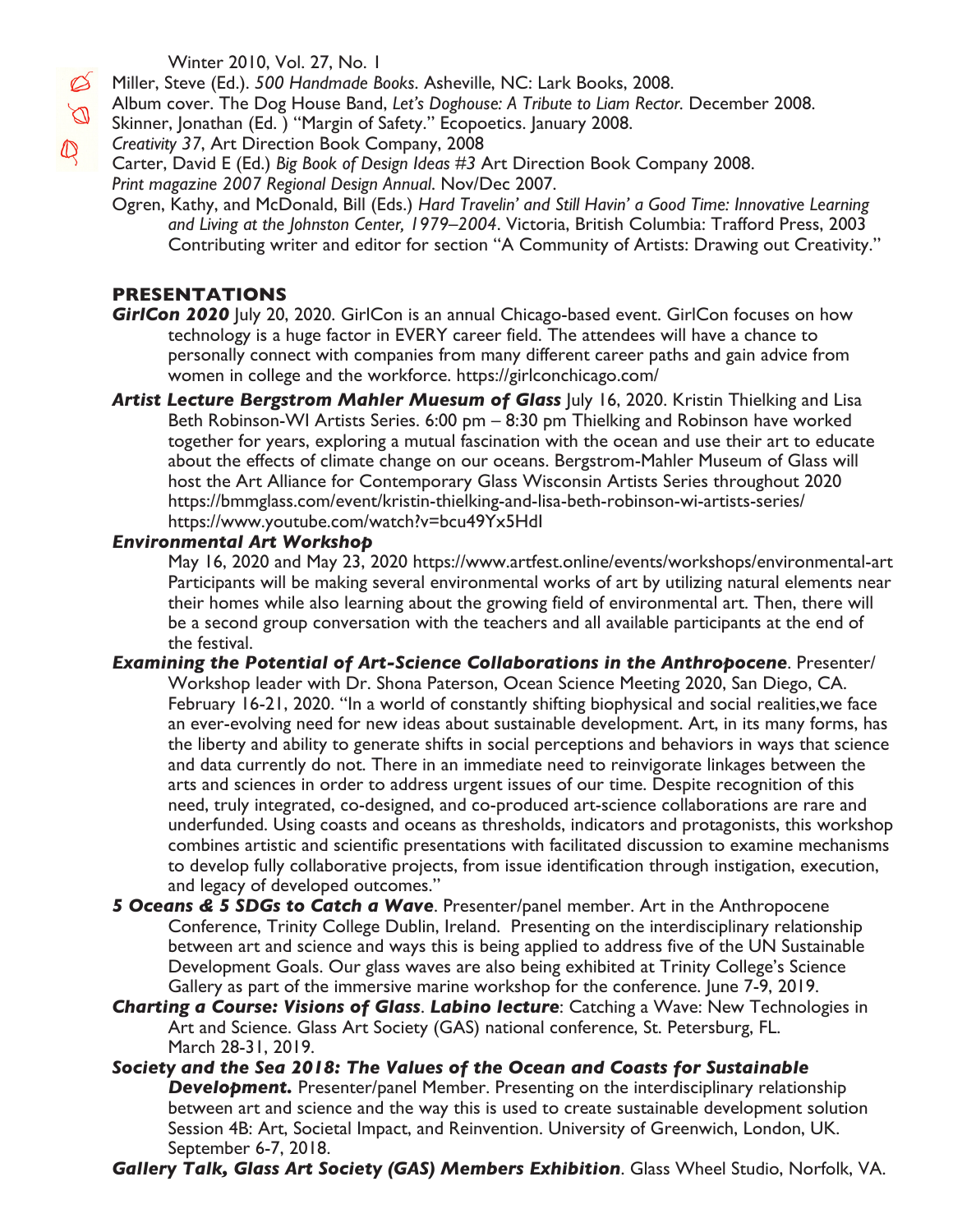June, 2017.

Ø  $\varnothing$ 

 $\mathbb{Q}$ 

- *Venus Transit: Colony Collapse Disorder and the Rise of the Divine Feminine*.
	- Intersection: Arts@Science. A Research and Creative Achievement Week Event. Hosted by the College of Fine Arts and Communication, ECU. April 4, 2017.
	- **Into the Mystic: Changes in Structure, Changes in Meaning.** College Book Art Association conference, Florida State University, Tallahassee, FL. January 13-14, 2017.
	- *Seeds and Stories: Material Narrative in the Alternative Book Structure* Yuma Art Symposium, Yuma AZ. February 21-23, 2013.
	- *The University and the Arts*. Downtown Dialogues on the Humanities, Greenville Museum of Art. February 13, 2013. Co-Presenting with Juan Daneri.
	- *Letterpress/Book Arts*. November 9 2012, UNC-Wilmington, Wilmington NC. Presentation on letterpress for UNCW's Writer's Week. Also participated in a Panel: The Survival and Evolution of Book Arts in the Digital Age (with Jen Bervin, Emily Carr, Ned Irvine, and Sumanth Prabhaker).
	- *Marginalia, Mischief, and the Ornamented Book*. September 18, 2011. Barton College, Wilson NC. Lecture in conjunction with *Il Libro: The Art of the Book* exhibition
	- *Ladies of Leterpress Conference 2011: Art + Industry*. August 5-7, 2011. Asheville, NC. Invited to speak on Artist Books and Fine Press panel. At the time, this was the only modern-day conference devoted entirely to letterpress printing.
	- *The Principles of Attraction*, April 20, 2011. East Carolina University, Greenville, NC. Presentations and a panel discussion with a physicist, biochemist, and the University Conservator on visualization and material issues.
	- *Artists' Book Reading,* a collaborative discussion organized by UNC-Chapel Hill and Duke University. September 14, 2010. Curator: Josh Hockensmith
	- *Artist talk with Bob Ebendorf*, Beaufort Center for the Arts, Beaufort, NC Nov. 21, 2009
	- *Binding Demonstration, Print Dialogue Day,* University of West Georgia, Carrolton, GA. November 14, 2009.
	- *Books Outside the Binding,* Artist's talk in conjunction with the *Books Outside the Binding* Exhibition at Special Collections, Topeka & Shawnee Public Library, Topeka, KS. February 5, 2009.
	- *Alternative Book Formats, Art, Fact, and Artifact: The Book in Time and Place*. College Book Arts Association first biennial conference, University of Iowa Center for the Book, Iowa City, IA, January 8-10, 2009.
	- Against Apathy: Bringing Another Voice South, The Twenty-Second Annual National Conference on Liberal Arts and the Education of Artists. Design, the Arts and the Political: images and words that propagate and dissent, The School of Visual Arts, New York, NY, October 15-17, 2008.
	- *The Structural Troika of Metaphor and Reading in the Artist's Book,* Architecture of the Book: Critical Issues that Inform the Artist's Book symposium, Sir Wilfred Grenfell College, Memorial University of Newfoundland, Corner Brook, NL, March 7–10, 2007.
	- *Letterpress (platen press) Printing Demonstration.* Honors 210 Course "History of the I llustrated Book", UNC-Wilmington, October 2007

### **WORK EXPERIENCE**

- *Associate Professor* (tenured 2018). East Carolina University, Greenville, NC, 8/2012–present. Coordinator of Assessment, Accreditation, and Interdisciplinary Programming (2012-2014), teaching Foundations (now called "Shared Experience") and Book Arts.
- *Administrative Support Associate*, School of Art & Design (SoAD), East Carolina University, Greenville, NC, 8/2007–2012
- *Teaching instructor*, School of Art & Design, East Carolina University, Greenville, NC, 8/2005–2011
- **Program Assistant IV**, Publications, East Carolina University, Greenville, NC, 7/2005-8/2006
- *Bookbinder and Printer*, Woodside Press, Brooklyn, NY, 1/2004–6/2004

*Archive Specialist*, Target Corporation, Minneapolis, MN, 8/2002–1/2004

*Travel Account Coordinator*, USA TODAY, Chicago, IL, 1/2000–5/2002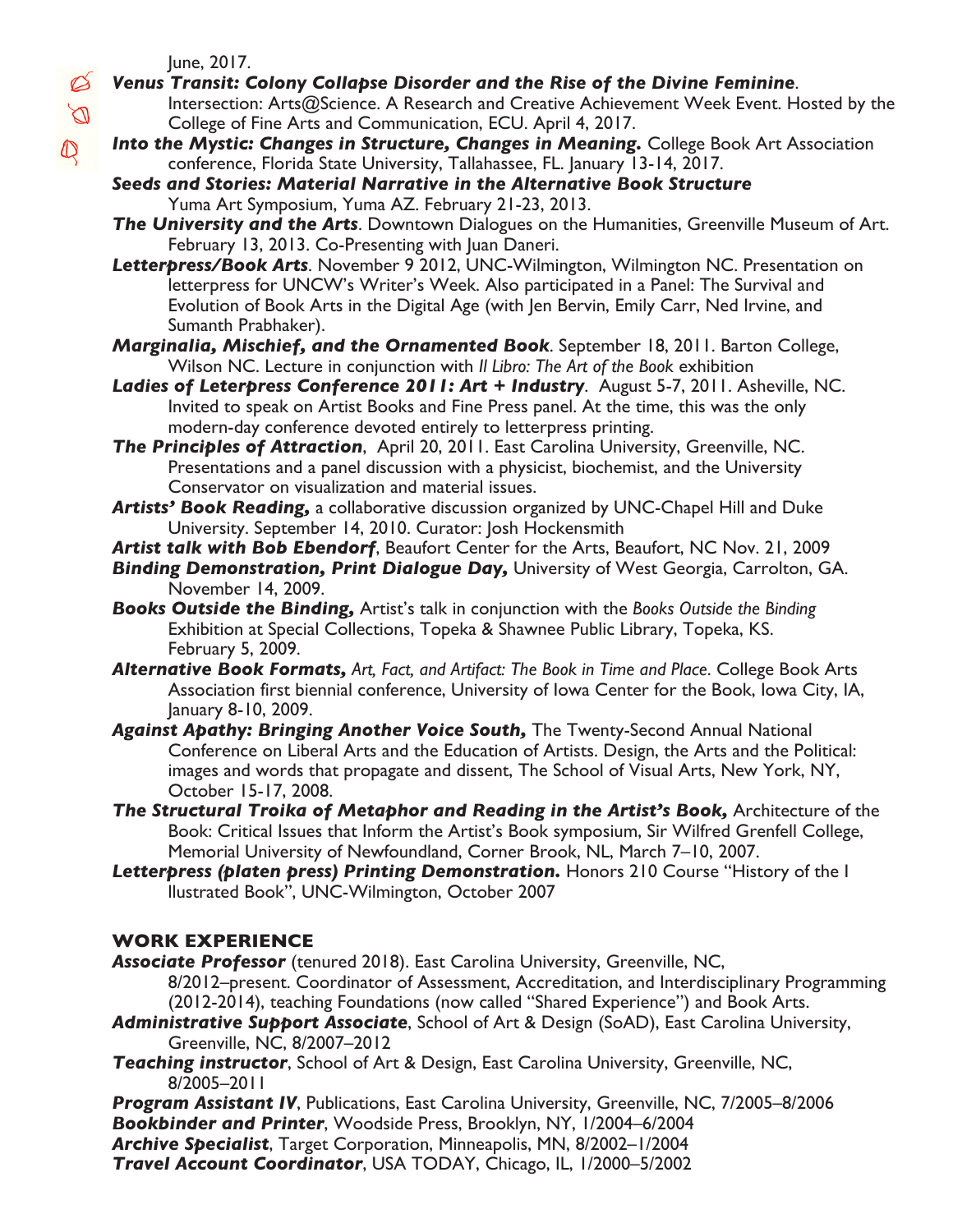*Arts/Industry Coordinator*, John Michael Kohler Arts Center, Sheboygan, WI, 9/1998–9/1999 *Project Assistant*, Special Collections, Memorial Library, UW-Madison,WI, 7/1997–7/1998 *Project Assistant*, Kohler Art Library, UW-Madison, WI,1/1995–7/1998 *Assistant to Master Printer*, Tandem Press, Madison, WI, 1/1994–6/1997 *Typography Lab Assistant*, Typography Lab, UW-Madison, WI, 9/1995–4/1998

#### **PROFESSIONAL MEMBERSHIPS**

| College Book Art Association (CBAA) serving on national board<br>executive board 2010-2012, 2019-present | 2009-2012, 2014        |
|----------------------------------------------------------------------------------------------------------|------------------------|
| Glass Art Society (GAS)                                                                                  | 2016-present           |
| Chicago Hand Bookbinders                                                                                 | 1999-2008 (org. ended) |
| College Art Association/Women's Caucus for Art                                                           | 1995-2009              |
| Southeast Association for Book Arts (SABA)                                                               | 2005-2009              |
| Southern Graphics Council                                                                                | 2007-2010              |
| Art Libraries Society of North America                                                                   | 1997-2003              |

#### **PERMANENT COLLECTIONS (SELECTED)** *private collections available upon request*

San Francisco Museum of Modern Art, CA Yale University, New Haven, CT George Washington University, Washington DC Scripps College, Denison Library, Special Collections, Claremont, CA New York Public Library's Schomburg Center for Research in Black Culture, NY Virginia Commonwealth University (VCU), Cabal Library, Special Collections, Richmond, VA Columbia University, New York City, NY Clark Art Institute, Boston, MA Iraq National Library, Baghdad, Iraq Ringling School of Art and Design, Sarasota, FL Whitney Museum of American Art, NY Kohler Art Library, University of Wisconsin-Madison, Madison, WI University of Wisconsin-Stevens Point, WI University of Redlands, Redlands, CA Joan Flaxman Library, School of the Art Institute of Chicago, Chicago, IL Special Collections, Topeka & Shawnee County Public Library, Topeka, KS John Wilson Special Collections, Multnomah County Library, Portland, OR McNeese State University, Lake Charles, LA Tandem Press, Madison, WI Woodside Press, Brooklyn, NY Racine Art Museum, Racine, WI Center for the Book, University of Iowa, Iowa City, IA Special Collections, University of Iowa Libraries, Iowa City, IA Jaffee Center for Book Arts, Florida Atlantic University, Boca Raton, FL St. Ambrose University, Davenport, IA Newark Special Collections Library, Newark, NJ College of St. Benedict, St. Joseph, MN Emory University, Atlanta, GA University of Oregon, Eugene OR University of Denver, Denver, CO Laguna College of Art + Design, Laguna Beach, CA University of North Carolina-Chapel Hill, NC Szent István Király Múzeum (King St. Stephen Museum), Hungary Lafayette College, Skillman Library, Special Collections, Easton, PA SCAD, Atlanta Campus Library, Special Collections, Atlanta, GA Smith College, Young Library, Special Collections, Northampton, MA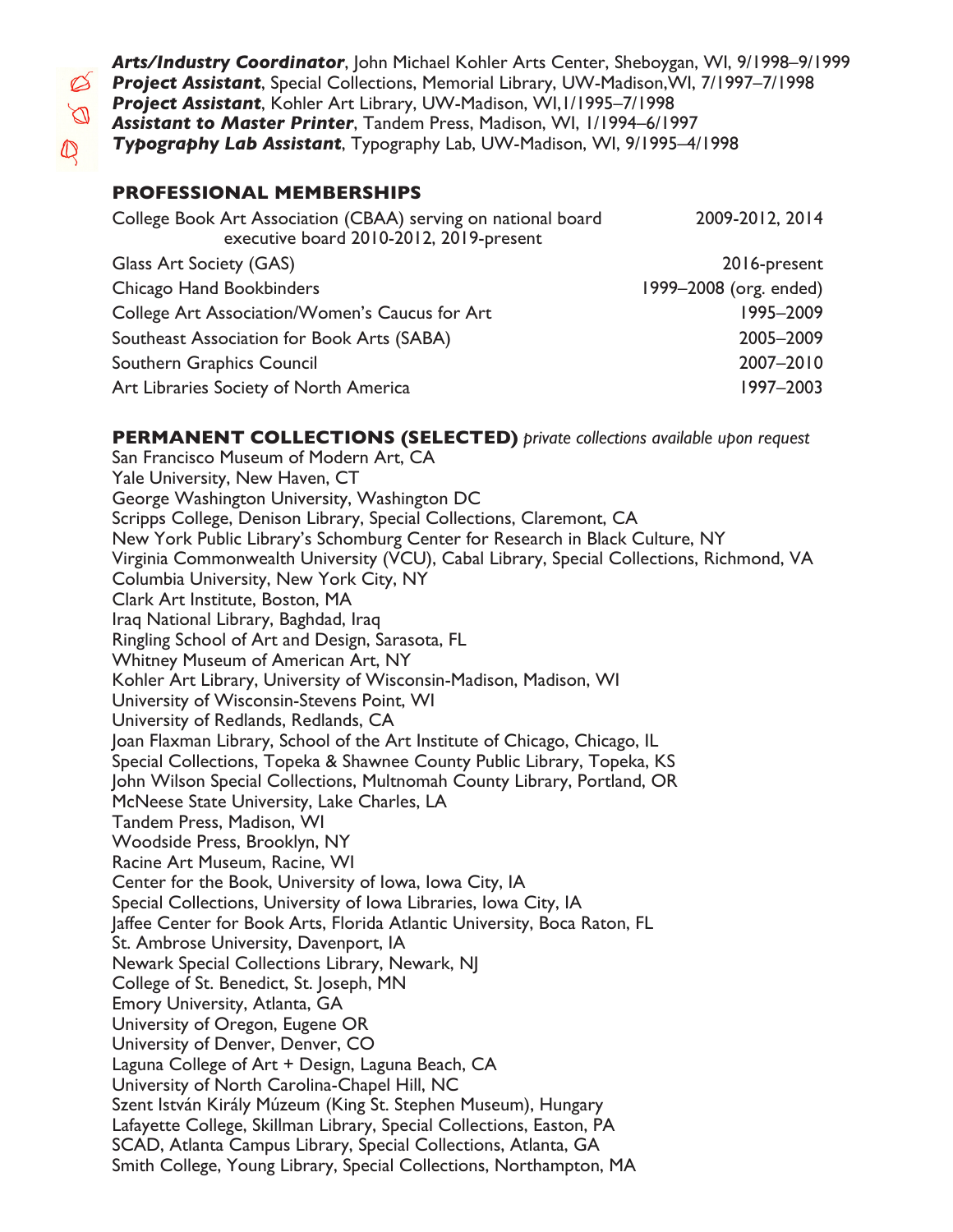$\varnothing$  $\mathbb{Q}$ 

University of Georgia, Hargrett Library, Special Collections, Athens, GA Baylor University, Central Libraries, Special Collections, Waco, TX University of NC-Charlotte, Atkins Library, Special Collections, Charlotte NC University of Vermont, Young Library, Special Collections, Burlington VT University of Miami, Richter Library, Special Collections, Coral Gables, FL University of California-Santa Cruz, McHenry Library, Special Collections, Santa Cruz, CA University of Central Florida, Hitt Library, Special Collections, Orlando, FL Indiana University, Wells Library, Art & Architecture, Bloomington, IN IUPUI, Herron Art Library, Special Collections, Indianapolis, IN University of Chicago Library, Special Collections, Chicago, IL DePaul University, Richardson Library, Special Collections, Chicago, IL Brown University, Hay Library, Special Collections, Providence, RI Swarthmore College, McCabe Library, Special Collections, Swarthmore, PA Wesleyan University, Olin Library, Special Collection, Middletown, CT University of Connecticut, Dodd Research Center, Special Collections, Storrs, CT UC-Santa Barbara, Davidson Library, Special Collections, Santa Barbara, CA

### **PROFESSIONAL SERVICE**

| Executive Board, (communications, secretary) College Book Art Association (CBAA) | 2019-2022   |
|----------------------------------------------------------------------------------|-------------|
| Communication Committee, College Book Art Association                            | 2017        |
| Meetings and Programs Committee, College Book Art Association                    | 2014-2016   |
| Executive Board, (communications, sec'y) College Book Art Association (CBAA)     | 2009-2011   |
| Ad-hoc Finance and Development Committee, CBAA                                   | 2008-2009   |
| Secretary, Chicago Hand Bookbinders                                              | $2001 - 02$ |
| Professional Development Committee, ARLIS-NA                                     | 1998-99     |

### **UNIT/UNIVERSITY SERVICE**

| Social Justice Committee, ECU School of Art & Design                                                                    | 2020-     |
|-------------------------------------------------------------------------------------------------------------------------|-----------|
| University Environment Committee (Secretary)                                                                            | 2018-2021 |
| Personnel Committee, ECU School of Art and Design                                                                       | 2017-2023 |
| <b>University Libraries Committee</b>                                                                                   | 2016-2018 |
| University Libraries Committee Liaison-Special Libraries Committee                                                      | 2016-2018 |
| Search Committee-Gallery Director, ECU School of Art and Design                                                         | 2018      |
| Search Committee-Graphic Design, ECU School of Art and Design                                                           | 2018      |
| Search Committee-Photography                                                                                            | 2017      |
| Editor, Rebel Magazine (student literary, art, and music annual publication)                                            | 2005-2016 |
| Foundations Committee Chair, ECU School of Art and Design                                                               | 2013-2016 |
| Curriculum committee, ECU School of Art and Design                                                                      | 2013-2016 |
| Printed broadsides for visiting poets Landon Godfrey, Thomas Dooley                                                     | 2015-2016 |
| Quality Enhancement Program-Departmental Writing Liaison, ECU                                                           | 2012-2016 |
| Search Committee-Academic Advisor, ECU School of Art and Design                                                         | 2012      |
| Letterpress Broadsides for the Creative Writers Series, ECU                                                             |           |
| Colum McCann, Colm Toibin, Charles Frazier                                                                              | 2011-2012 |
| Artist Studio Tour, Friends of the School of Art and Design                                                             | 2012      |
| Member of Ad-Hoc website committee, ECU School of Art and Design                                                        | 2006      |
| Contributed syllabus and projects to the ART1001 resources project                                                      | 2007      |
| Worked with the English Dept. Beautification Committee to create a monthly<br>rotation of SoAD student and faculty work | 2007-2009 |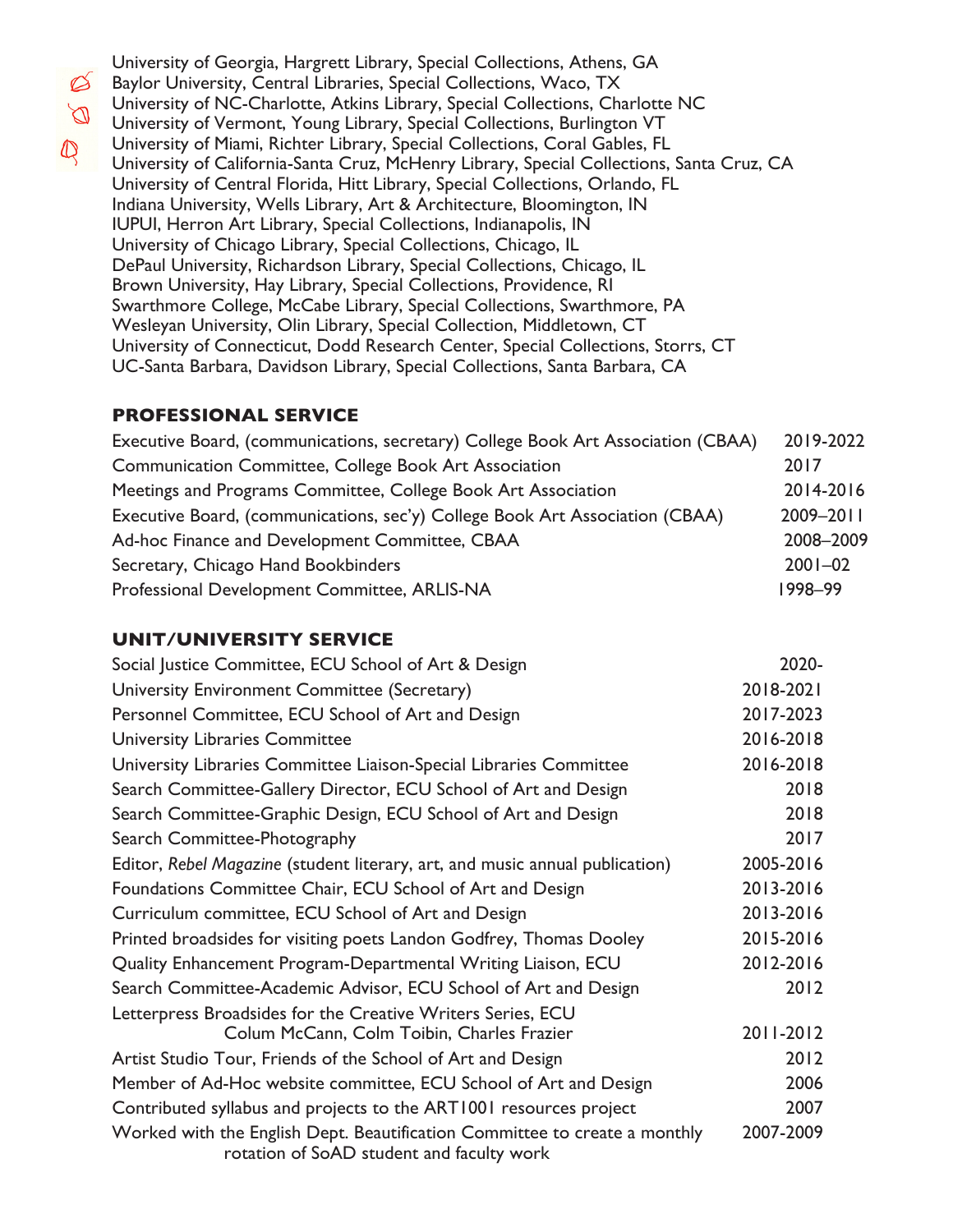Graduate thesis committees: 2007-present

Ø

- Lauren Delbrocco (Metals); Noelle Gunn (Painting & Drawing); Briana Earl (Photography);
- $\varnothing$ Heather McLelland (Ceramics); Kerry Guan (Metals); Mairin Gwyn (Sculpture); Sephra Reyes (Metals); Adam Atkinson (Metals); Timothy Rickett (Sculpture); Nadia Massoud (Metals);  $\, \mathbb{Q} \,$ Joanne Lang (Metals); Holly Rodenbery (Metals); Katya Harris (Painting); Rachel Clark (Ceramics); Alyssa Karpa (Textiles); Alex Ingle (Ceramics); Barbara McFadyen (Metals); Andrew Wells (Painting); Hosanna Gilbert (Metals); Kayla Staigvil (Metals); Zachery Lechtenberg (Metals); Christine Zuercher (Photography); Kate Speranza, (Metals); Patrick Hutti (Ceramics); Kim Rumfelt (Ceramics); Anne Brennan (Painting): Karen Silinsky (Ceramics);Leslie Pearson (Textiles); Joshua Craig (Metals); Keon Pettiway (Graphic Design); Laritza Garcia (Metals)

#### **PROFESSIONAL DEVELOPMENT**

| Paper Book Intensive                                                             | 2021        |
|----------------------------------------------------------------------------------|-------------|
| Umpteen Canvas Workshops-ECU                                                     | 2020        |
| Sewn Boards Binding, ECU Preservation & Conservation Lab                         | 2019        |
| NC Glass Center: Forms From The Flame: 2 days of Pendants, Marbles, & More       | 2019        |
| One-piece Laminated Paper Case Binding Workshop, Duke University Libraries       |             |
| <b>Conservation Lab</b>                                                          | 2018        |
| Audited ART 6306 crochet class                                                   | 2017        |
| Bullseye Glass Pâte de verre: Grains of Light, with Alicia Lomné                 | 2017        |
| Beatrice Coron papercutting workshop, Pocosin Arts, Columbia NC                  | 2017        |
| College Book Arts Association Annual Meeting and Conference, Gainesville, FL     | 2017        |
| Chancellor's Leadership Academy, ECU                                             | 2016        |
| College Book Arts Association Annual Meeting and Conference, Nashville, TN       | 2016        |
| Archiving for Artists Workshop, North Carolina Museum of Art, Raleigh, NC        | 2015        |
| College Book Arts Association Annual Meeting, Scripps College, Claremont, CA     | 2015        |
| Faculty Language Development Program (Español), ECU                              | $2013 - 14$ |
| College Book Arts Association Annual Meeting and Conference, Salt Lake City, UT  | 2014        |
| Auditing ECU course: Physics 1250, taught by Dr. Ruth Kempf                      | 2013        |
| Promotion and Tenure Workshop, Committee on the Status of Women, ECU             | 2013        |
| <b>Blackboard Overview Training, ECU</b>                                         | 2013        |
| Assessment in the Arts Conference   Institutional Effectiveness, Denver, CO      | 2013        |
| Student Affairs Assessment Toolbox: Constructing Rubrics, ECU                    | 2013        |
| Hamilton Type Museum Wayzgoose, Two Rivers, WI                                   | 2012        |
| Peer Evaluation Workshop, ECU                                                    | 2012        |
| College Book Arts Association Annual Meeting and Conference, Bloomington, IN     | 2011        |
| Private workshop on tinsmithing with Marlene True, Greenville, NC                | 2010        |
| College Book Arts Association meeting, Iowa City, IA                             | 2009        |
| College Book Arts Association meeting, Tucson, AZ                                | 2008        |
| Greg Podgorny leather workshop, ECU                                              | 2008        |
| Wells Book Arts Center Summer Institute, Wells College, Aurora, NY               | 2007        |
| Promotion & Tenure Workshop, Committee on the Status of Women, ECU               | 2007        |
| Pate Conaway Workshop, "The Sublime Amongst the Absurd", ECU                     | 2006        |
| Ninth Biennial Pyramid Atlantic Book Arts Fair and Conference, Silver Spring, MD | 2006        |
| Book Arts Academic Educators' Working Group Meeting, Tuscaloosa, AL              | 2006        |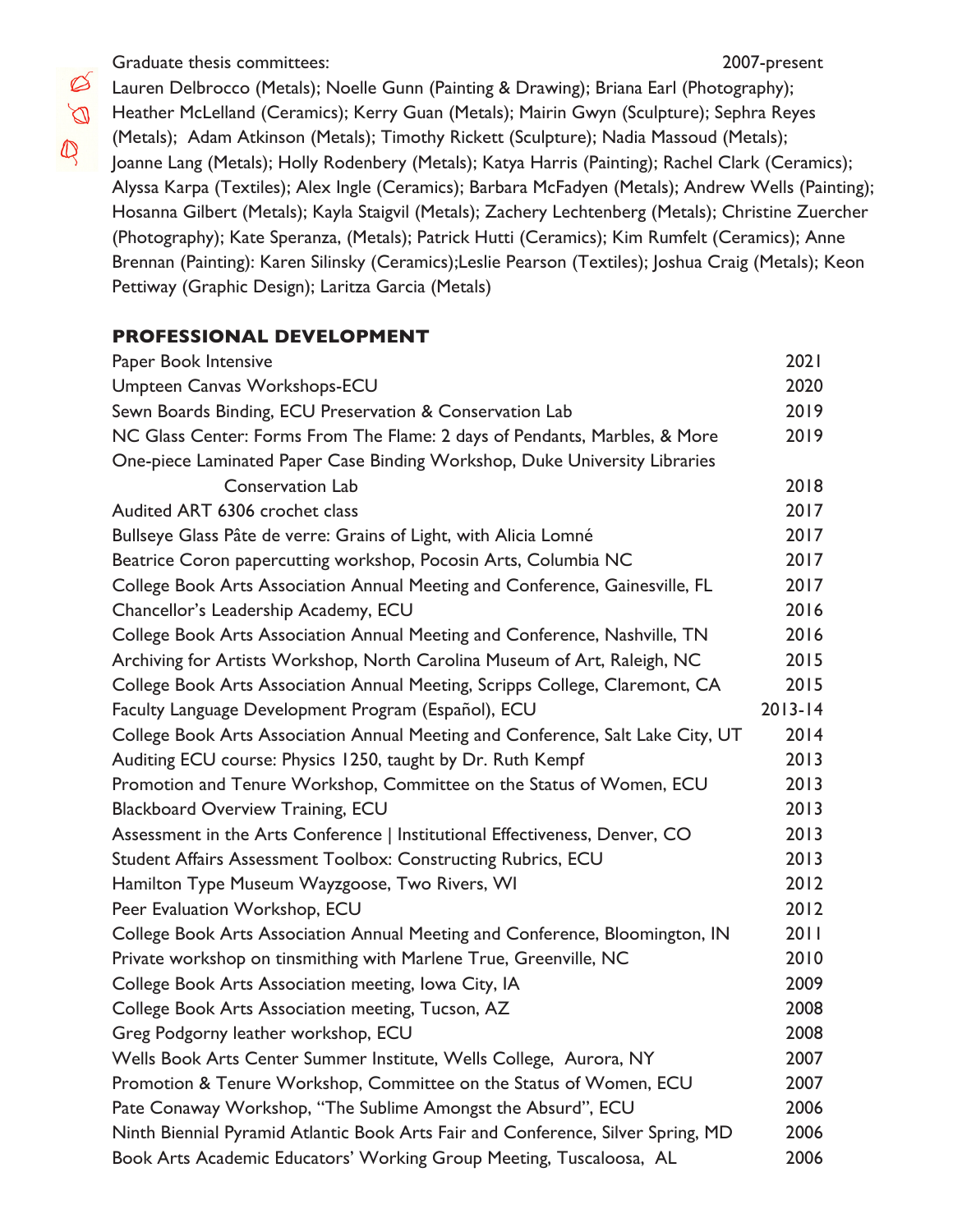Book Arts 2000 Conference, Tuscaloosa, AL 2000 Typocrafters (conference)1995, South Bend, IN 1995

#### **GALLERY REPRESENTATION**

23 Sandy Gallery (Artist's Books) 2000 NE 42nd Ave. #115 Portland, OR 97213-1305 Phone: 503/927-4409 Email: 23sandygallery@gmail.com

#### **REFERENCES**

 $\, \mathbb{Q} \,$ 

Angela Franks Wells Associate Professor, School of Art & Design East Carolina University Mail Stop 502, 1000 East 5th Street. Greenville, NC 27858 Phone: 252/737-4639 Email: wellsa@ecu.edu

Lawrence Houston Conservator, Preservation & Conservation East Carolina University Mail Stop 516, 1200 Joyner Library 1000 East 5th Street Greenville, NC 27858 Phone: 252/328-0299 Email: houstonl16@ecu.edu

Jeffrey Morin President, Milwaukee Institute of Art & Design 273 E. Erie Street Milwaukee, WI 53202 Phone: 715/310-3301 Email: jeffreymorin@miad.edu

Caren Heft Director Emeritus, Edna Carlsten Gallery University of Wisconsin-Stevens Point Noel Fine Arts Center 1800 Portage Street Stevens Point, WI 54481 Phone: 715/346-4797 Email: cheft@uwsp.edu

Penny McElroy Professor, Art Department Peppers Art Center #109 University of Redlands 1200 East Colton Ave., P.O. Box 3080 Redlands, CA 92373 Phone: 909/748-8507 Campus Ext. 8507 Email: penny\_mcelroy@redlands.edu

Michael Crane